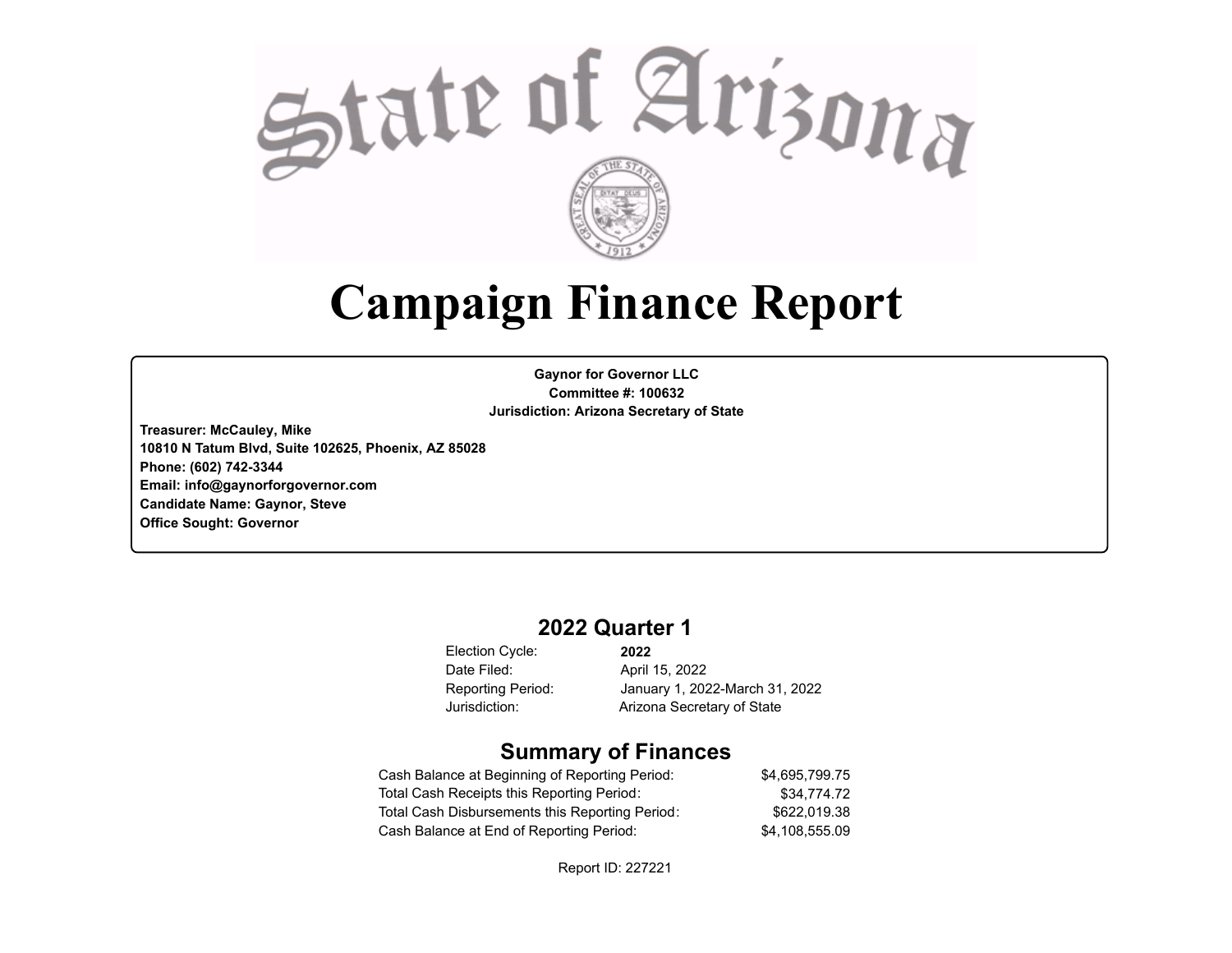# **100632 Gaynor for Governor LLC Quarter 1**

**Jurisdiction:** Arizona Secretary of State Covers 01/01/2022 to 03/31/2022

# **Summary of Activity** Filed on 04/15/2022

| <b>Income</b>                                    | <b>Schedule</b> |             | <b>This Period</b> |             |                      |  |
|--------------------------------------------------|-----------------|-------------|--------------------|-------------|----------------------|--|
|                                                  |                 | Cash        | Other              | Total       | <b>Total to Date</b> |  |
| Personal and Family Contributions                | C <sub>1</sub>  | \$0.00      | \$0.00             | \$0.00      | \$301,025.00         |  |
| Individual Contributions                         | C <sub>2</sub>  | \$34,667.43 | \$0.00             | \$34,667.43 | \$42,612.43          |  |
| <b>Contributions from Political Committees</b>   | C3a,b,c         | \$0.00      | \$0.00             | \$0.00      | \$0.00               |  |
| <b>Business Contributions</b>                    | C4a,b,c         | \$107.29    | \$0.00             | \$107.29    | \$107.29             |  |
| <b>Small Contributions</b>                       | C <sub>5</sub>  | \$0.00      | \$0.00             | \$0.00      | \$680.00             |  |
| <b>CCEC Funding and Matching</b>                 | C <sub>6</sub>  | \$0.00      | \$0.00             | \$0.00      | \$0.00]              |  |
| <b>Qualifying Contributions</b>                  | C <sub>7</sub>  | \$0.00      | \$0.00             | \$0.00      | \$0.00               |  |
| Loans Made to this Committee                     | L1              | \$0.00      | \$0.00             | \$0.00      | \$4,700,000.00       |  |
| Other Receipts, including Interest and Dividends | R <sub>1</sub>  | \$0.00      | \$0.00             | \$0.00      | \$4.62]              |  |
| <b>Transfers from Other Committees</b>           | T <sub>1</sub>  | \$0.00      | \$0.00             | \$0.00      | \$0.00               |  |
| Cash Surplus from Previous Committee             | S <sub>1</sub>  | \$0.00      | \$0.00             | \$0.00      | \$0.00               |  |
| <b>Total Income</b>                              |                 | \$34.774.72 | \$0.00             | \$34,774.72 | \$5,044,429.34]      |  |

| <b>Expenditures</b>                            | <b>Schedule</b> | <b>This Period</b> |                |              | <b>Total to Date</b> |  |
|------------------------------------------------|-----------------|--------------------|----------------|--------------|----------------------|--|
|                                                |                 | Cash               | Total<br>Other |              |                      |  |
| <b>Operating Expenses</b>                      | E1              | \$611,334.46       | \$0.00         | \$611,334.46 | \$935,237.37         |  |
| Independent & Ballot Measure Expenditures      | E2a.b.c         | \$0.00             | \$0.00         | \$0.00       | \$0.00               |  |
| Contributions to Committees/Businesses         | E3a - E3f       | \$0.00             | \$0.00         | \$0.00       | \$0.00               |  |
| <b>Small Expenses</b>                          | E4              | \$98.52            | \$0.00         | \$98.52      | \$636.88             |  |
| <b>Transfers to Other Committees</b>           |                 | \$0.00             | \$0.00         | \$0.00       | \$0.00               |  |
| Loans Made by This Committee                   | L2              | \$0.00             | \$0.00         | \$0.00       | \$0.00               |  |
| Disposal of Surplus Cash                       | S <sub>1</sub>  | \$0.00             | \$0.00         | \$0.00       | \$0.00               |  |
| <b>Total Expenditures</b>                      |                 | \$611,432.98       | \$0.00         | \$611,432.98 | \$935,874.25         |  |
| <b>Bill Payments for Previous Expenditures</b> | D <sub>1</sub>  | \$10,586.40        |                | \$10,586.40  | \$10,586.40          |  |
| <b>Total Cash Disbursed</b>                    |                 | \$622,019.38       |                |              |                      |  |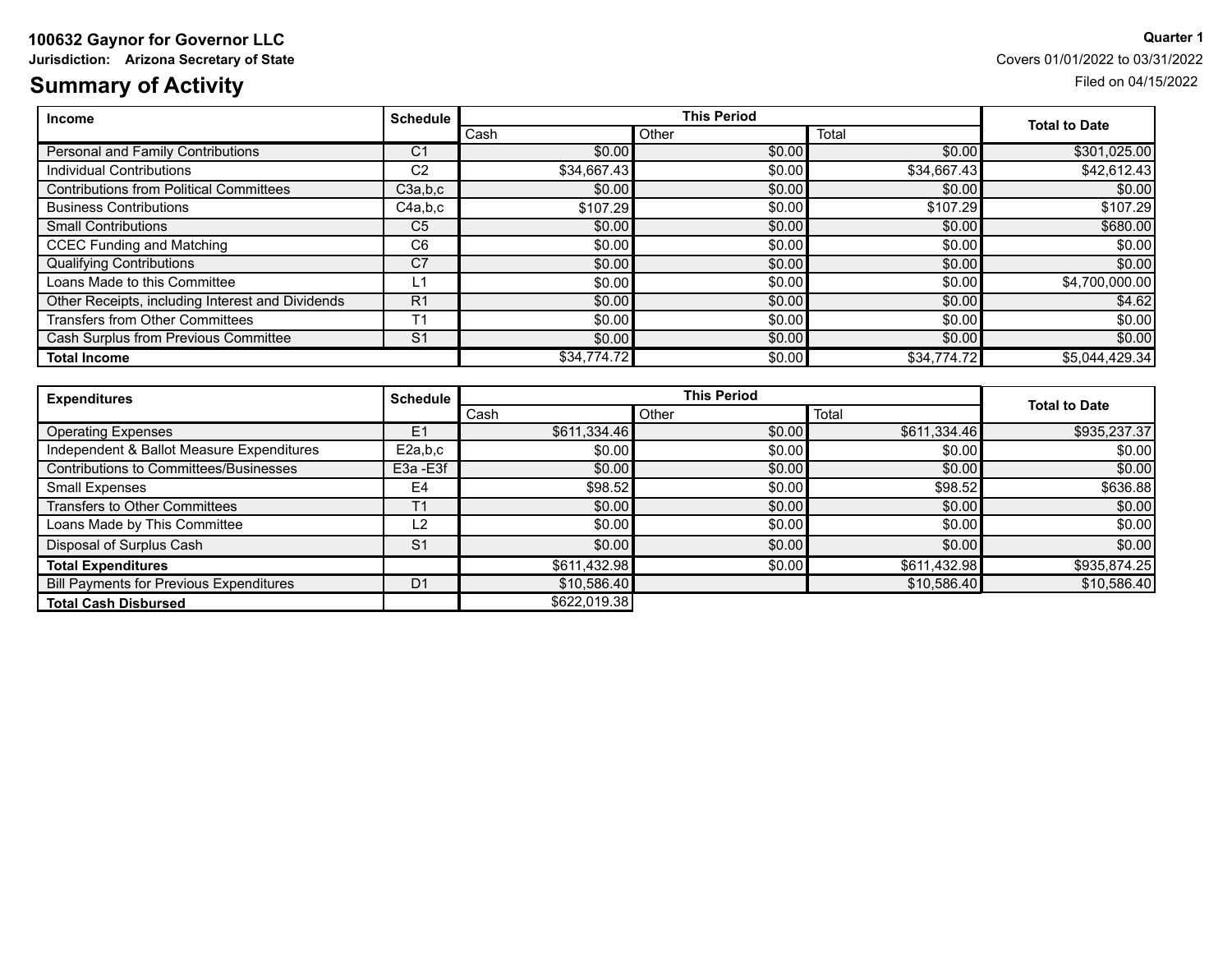**Jurisdiction: Arizona Secretary of State**

Covers 01/01/2022 to 03/31/2022

|                    | <b>Schedule C2 - Individual contributions</b>            | <b>Date</b> | <b>Amount</b> | <b>Cycle To Date</b> |
|--------------------|----------------------------------------------------------|-------------|---------------|----------------------|
| Name:              | McAneny, Dora                                            | 01/05/2022  | \$100.00      | \$100.00             |
| <b>Address:</b>    | 3606 North Boulder Canyon Street, Mesa, AZ 85207         |             | Cash          |                      |
| <b>Occupation:</b> | Retired, Retired                                         |             |               |                      |
| Name:              | Housely, Shelley                                         | 01/07/2022  | \$25.00       | \$25.00              |
| <b>Address:</b>    | 9030 East Inca Street, Mesa, AZ 85207                    |             | Cash          |                      |
| Occupation:        | Retired, Retired                                         |             |               |                      |
| Name:              | <b>Ullom, Ronald</b>                                     | 01/11/2022  | \$25.00       | \$75.00              |
| <b>Address:</b>    | 2702 Stonehedge Drive, Sierra Vista, AZ 85650            |             | Cash          |                      |
| <b>Occupation:</b> | Retired, Retired                                         |             |               |                      |
| Name:              | Walker, Jerome                                           | 01/11/2022  | \$10.00       | \$10.00              |
| <b>Address:</b>    | 205 S Higley Rd, Lot 3, Mesa, AZ 85206                   |             | Cash          |                      |
| Occupation:        | Retired, Retired                                         |             |               |                      |
| Name:              | Deming, Ruth                                             | 01/19/2022  | \$25.00       | \$25.00              |
| <b>Address:</b>    | 4431 N 9 th Ave, Phoenix, AZ 85013                       |             | Cash          |                      |
| <b>Occupation:</b> | retired, Retired                                         |             |               |                      |
| Name:              | Louise, Huber                                            | 01/19/2022  | \$100.00      | \$100.00             |
| <b>Address:</b>    | 1928 West Orangewood Ave, #7, Phoenix, AZ 85021          |             | Cash          |                      |
| Occupation:        | Retired, Retired                                         |             |               |                      |
| Name:              | Sachs, Ken                                               | 01/19/2022  | \$10.00       | \$30.00              |
| <b>Address:</b>    | 7349 North Via Paseo Del Sur, #314, Scottsdale, AZ 85258 |             | Cash          |                      |
| <b>Occupation:</b> | Retired, Retired                                         |             |               |                      |
| Name:              | Yeakel, Richard                                          | 01/19/2022  | \$25.00       | \$25.00              |
| <b>Address:</b>    | PO Box 5095, Carefree, AZ 85377                          |             | Cash          |                      |
| Occupation:        | Retired, Retired                                         |             |               |                      |
| Name:              | Bell, Catherine                                          | 01/20/2022  | \$50.00       | \$50.00              |
| <b>Address:</b>    | 11812 N 110th St, Scottsdale, AZ 85259                   |             | Cash          |                      |
| <b>Occupation:</b> | Retired, Retired                                         |             |               |                      |
| Name:              | Gust, Morgan                                             | 01/20/2022  | \$1,000.00    | \$1,000.00           |
| <b>Address:</b>    | 140 E Rio Salado Pkwy, Tempe, AZ 85281                   |             | Cash          |                      |
| Occupation:        | Business Owner, Mule Creek Enterprises, LLC              |             |               |                      |
| Name:              | Lipson, Michael                                          | 01/20/2022  | \$187.38      | \$187.38             |
| <b>Address:</b>    | PO Box 32042, Phoenix, AZ 85064                          |             | Cash          |                      |
| <b>Occupation:</b> | Retired, Retired                                         |             |               |                      |
| Name:              | Kravchenko, Igor                                         | 01/24/2022  | \$100.00      | \$100.00             |
| <b>Address:</b>    | 4747 N Scottsdale Rd # C3009, Scottsdale, AZ 85251       |             | Cash          |                      |
| Occupation:        | Retired, Retired                                         |             |               |                      |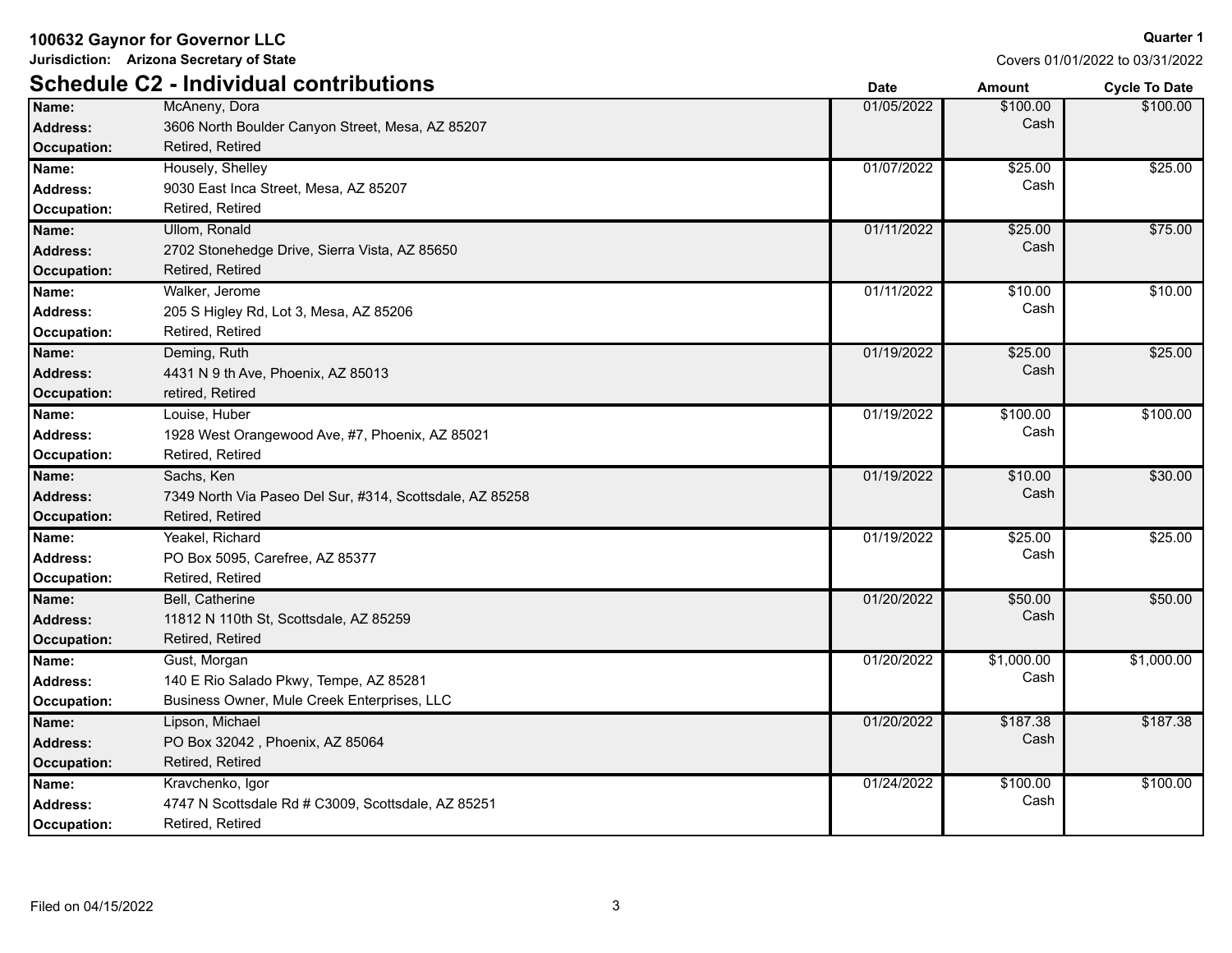**Jurisdiction: Arizona Secretary of State**

|                    | <b>Schedule C2 - Individual contributions</b>            | <b>Date</b> | <b>Amount</b> | <b>Cycle To Date</b> |
|--------------------|----------------------------------------------------------|-------------|---------------|----------------------|
| Name:              | <b>BYERLY, MARILYN</b>                                   | 01/26/2022  | \$25.00       | \$25.00              |
| <b>Address:</b>    | 10647 E Arcacia Dr, Scottsdale, AZ 85255                 |             | Cash          |                      |
| <b>Occupation:</b> | SALES/BEAUTICIAN, MAKE UP MAGIC                          |             |               |                      |
| Name:              | Denzler, Larry                                           | 01/26/2022  | \$10.00       | \$10.00              |
| <b>Address:</b>    | 10708 East Calle San Domingo, Tucson, AZ 85749           |             | Cash          |                      |
| <b>Occupation:</b> | Retired, Retired                                         |             |               |                      |
| Name:              | Wilmot, James                                            | 01/31/2022  | \$5,300.00    | \$5,300.00           |
| <b>Address:</b>    | 4614 East Kiowa Street, Phoenix, AZ 85044                |             | Cash          |                      |
| <b>Occupation:</b> | Retired, Retired                                         |             |               |                      |
| Name:              | Berta, Carolyn                                           | 02/01/2022  | \$300.00      | \$300.00             |
| <b>Address:</b>    | 14607 North 40th Place, Phoenix, AZ 85032                |             | Cash          |                      |
| Occupation:        | Retired, Retired                                         |             |               |                      |
| Name:              | Mellegard, Mona                                          | 02/01/2022  | \$50.00       | \$50.00              |
| <b>Address:</b>    | North 70th Street, Scottsdale, AZ 85251                  |             | Cash          |                      |
| <b>Occupation:</b> | Retired, Retired                                         |             |               |                      |
| Name:              | Bluemel, Bruce                                           | 02/02/2022  | \$10.00       | \$20.00              |
| Address:           | 193 North Front Street, Tombstone, AZ 85638              |             | Cash          |                      |
| <b>Occupation:</b> | Retired, Retired                                         |             |               |                      |
| Name:              | Huffman, John                                            | 02/02/2022  | \$52.05       | \$52.05              |
| <b>Address:</b>    | 32624 S Cattle Trail, Oracle, AZ 85623                   |             | Cash          |                      |
| <b>Occupation:</b> | Pilot, Flight Assurance LLC                              |             |               |                      |
| Name:              | Sachs, Ken                                               | 02/09/2022  | \$10.00       | \$30.00              |
| <b>Address:</b>    | 7349 North Via Paseo Del Sur, #314, Scottsdale, AZ 85258 |             | Cash          |                      |
| <b>Occupation:</b> | Retired, Retired                                         |             |               |                      |
| Name:              | Elliott, Warren                                          | 02/15/2022  | \$25.00       | \$25.00              |
| <b>Address:</b>    | 245 Salem Road, Pound Ridge, NY 10990                    |             | Cash          |                      |
| <b>Occupation:</b> | Retired, Retired                                         |             |               |                      |
| Name:              | Jurgens, Nona                                            | 02/15/2022  | \$50.00       | \$50.00              |
| Address:           | 133 East 15th Street, Tempe, AZ 85281                    |             | Cash          |                      |
| <b>Occupation:</b> | Retired, Retired                                         |             |               |                      |
| Name:              | Kean, George                                             | 02/15/2022  | \$5.00        | \$5.00               |
| <b>Address:</b>    | 212 South Main Street, North Baltimore, OH 45872         |             | Cash          |                      |
| <b>Occupation:</b> | Retired, Retired                                         |             |               |                      |
| Name:              | Shipley, Steve                                           | 02/15/2022  | \$15.00       | \$15.00              |
| <b>Address:</b>    | 40 Waddington Court, Rockville, MD 20850                 |             | Cash          |                      |
| <b>Occupation:</b> | Retired, Retired                                         |             |               |                      |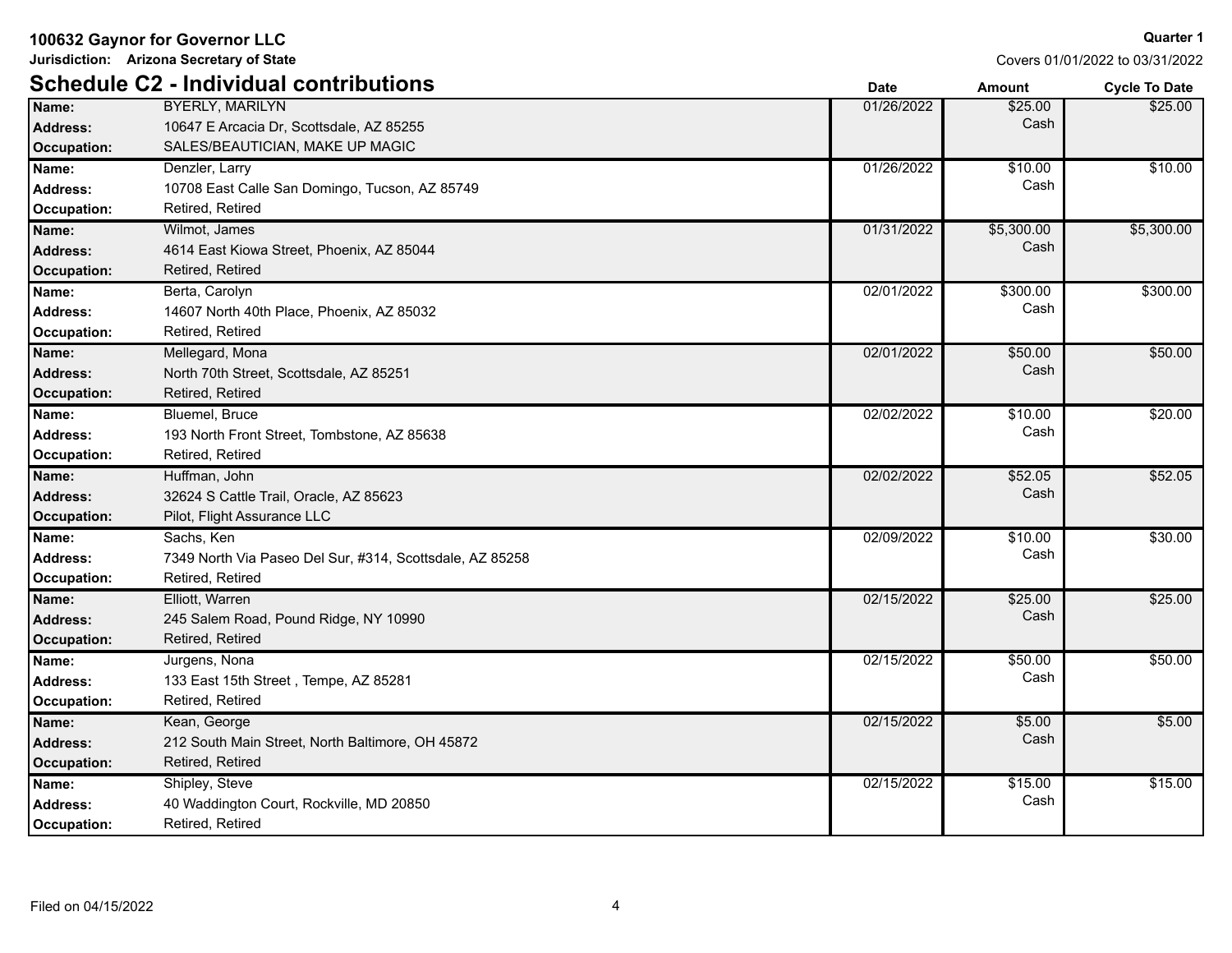**Jurisdiction: Arizona Secretary of State**

**Quarter 1**

|                 | <b>Schedule C2 - Individual contributions</b>               | <b>Date</b> | <b>Amount</b> | <b>Cycle To Date</b> |
|-----------------|-------------------------------------------------------------|-------------|---------------|----------------------|
| Name:           | Ullom. Ronald                                               | 02/15/2022  | \$25.00       | \$75.00              |
| <b>Address:</b> | 2702 Stonehedge Drive, Sierra Vista, AZ 85650               |             | Cash          |                      |
| Occupation:     | Retired, Retired                                            |             |               |                      |
| Name:           | Zeman, John                                                 | 02/15/2022  | \$10.00       | \$10.00              |
| Address:        | 63 Little york Rd, Warwick, NY 10990                        |             | Cash          |                      |
| Occupation:     | Analyst, PVH                                                |             |               |                      |
| Name:           | Harding, Richard                                            | 02/23/2022  | \$25.00       | \$25.00              |
| Address:        | 4452 East Sagittarius Place, Chandler, AZ 85249             |             | Cash          |                      |
| Occupation:     | Retired, Retired                                            |             |               |                      |
| Name:           | Hirsch, Diane                                               | 02/23/2022  | \$55.00       | \$55.00              |
| <b>Address:</b> | 8160 W Harmony Ln, Peoria, AZ 85382                         |             | Cash          |                      |
| Occupation:     | Agent, Hunt RE                                              |             |               |                      |
| Name:           | Lapinski, Robert                                            | 02/23/2022  | \$10.00       | \$10.00              |
| Address:        | 6980 E Sahuaro Dr, Apt. 1149, Scottsdale, AZ 85254          |             | Cash          |                      |
| Occupation:     | Retired, Retired                                            |             |               |                      |
| Name:           | Mackey, Charles                                             | 02/23/2022  | \$25.00       | \$25.00              |
| <b>Address:</b> | 1741 S Carpenter Ln, Cottonwood, AZ 86326                   |             | Cash          |                      |
| Occupation:     | Retired, Retired                                            |             |               |                      |
| Name:           | Maggio, Kimberly                                            | 02/23/2022  | \$100.00      | \$100.00             |
| Address:        | 29300 N 76th St, Scottsdale, AZ 85266                       |             | Cash          |                      |
| Occupation:     | Flight Attendant, American Airlines                         |             |               |                      |
| Name:           | Watson, Ray                                                 | 02/23/2022  | \$25.00       | \$25.00              |
| <b>Address:</b> | 6153 Sunrise Meadows Loop, Reno, NV 89519                   |             | Cash          |                      |
| Occupation:     | Retired, Retired                                            |             |               |                      |
| Name:           | Bluemel, Bruce                                              | 03/03/2022  | \$10.00       | \$20.00              |
| Address:        | 193 North Front Street, Tombstone, AZ 85638                 |             | Cash          |                      |
| Occupation:     | Retired, Retired                                            |             |               |                      |
| Name:           | Bradburn, James                                             | 03/03/2022  | \$25.00       | \$25.00              |
| <b>Address:</b> | 10040 East Happy Valley Road, Ste 660, Scottsdale, AZ 85255 |             | Cash          |                      |
| Occupation:     | Retired, Retired                                            |             |               |                      |
| Name:           | Clinton, Vivian                                             | 03/03/2022  | \$10.00       | \$10.00              |
| Address:        | 36 Elchester Dr, East Northport, NY 11731                   |             | Cash          |                      |
| Occupation:     | Retired, Retired                                            |             |               |                      |
| Name:           | Delton, Jim                                                 | 03/03/2022  | \$25.00       | \$25.00              |
| <b>Address:</b> | 8630 S Holbrook Ln, Tucson, AZ 85747                        |             | Cash          |                      |
| Occupation:     | Retired, Retired                                            |             |               |                      |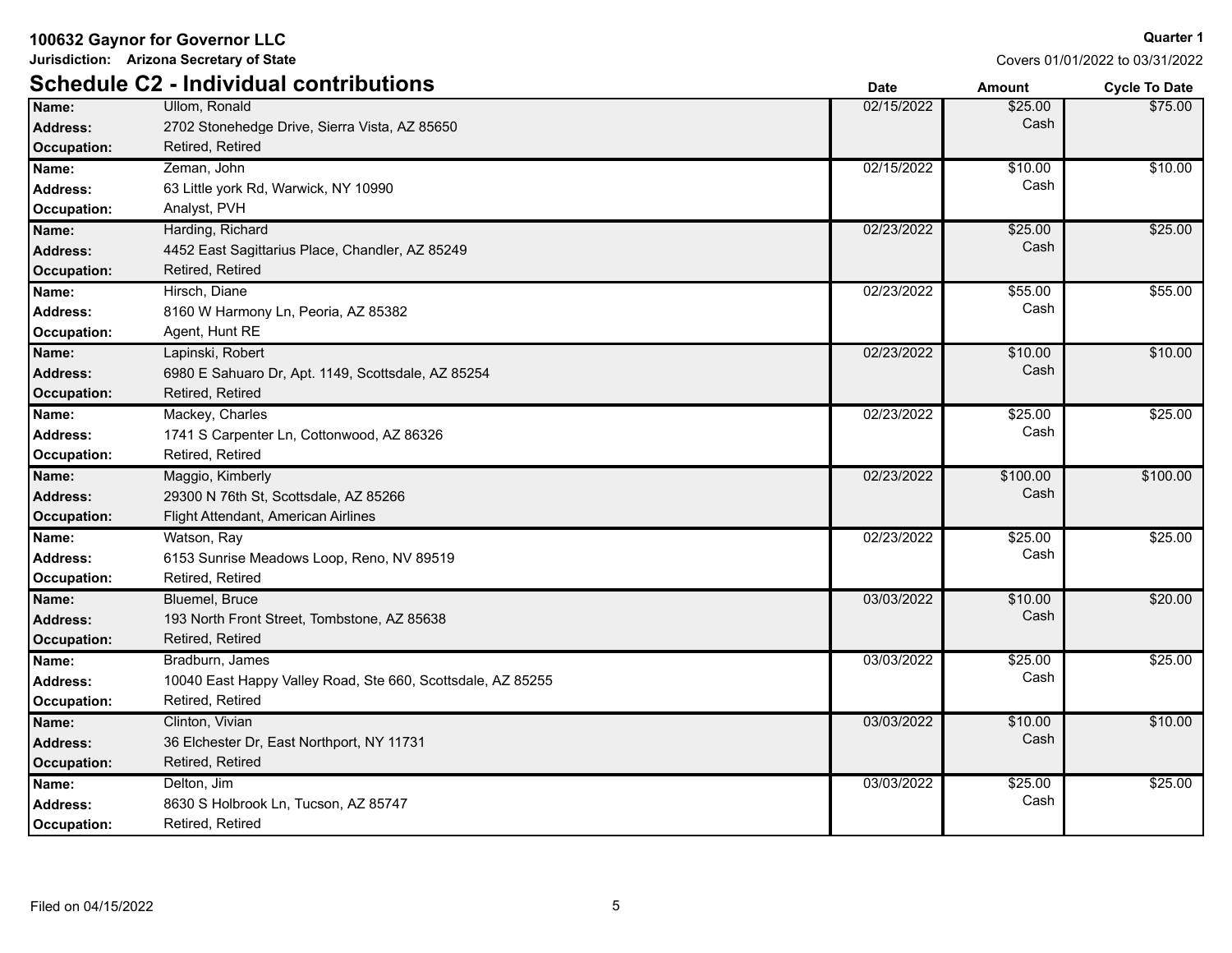**Jurisdiction: Arizona Secretary of State**

Covers 01/01/2022 to 03/31/2022

|                 | <b>Schedule C2 - Individual contributions</b>            | <b>Date</b> | <b>Amount</b> | <b>Cycle To Date</b> |
|-----------------|----------------------------------------------------------|-------------|---------------|----------------------|
| Name:           | Kline, Myrna Mae                                         | 03/03/2022  | \$25.00       | \$25.00              |
| Address:        | 11715 Winchester Street, Apple Valley, CA 92308          |             | Cash          |                      |
| Occupation:     | Retired, Retired                                         |             |               |                      |
| Name:           | Jacobs, Alan                                             | 03/09/2022  | \$18.00       | \$18.00              |
| Address:        | 13052 West Avalon Drive, Avondale, AZ 85392              |             | Cash          |                      |
| Occupation:     | Retired, Retired                                         |             |               |                      |
| Name:           | Junker, Joseph                                           | 03/09/2022  | \$50.00       | \$50.00              |
| Address:        | 7987 E Via Linda, Scottsdale, AZ 85258                   |             | Cash          |                      |
| Occupation:     | Sales, Homesmart                                         |             |               |                      |
| Name:           | Sachs, Ken                                               | 03/09/2022  | \$10.00       | \$30.00              |
| Address:        | 7349 North Via Paseo Del Sur, #314, Scottsdale, AZ 85258 |             | Cash          |                      |
| Occupation:     | Retired, Retired                                         |             |               |                      |
| Name:           | Walsh, Connie                                            | 03/09/2022  | \$25.00       | \$25.00              |
| Address:        | 830 Birch Street, Junction City, OR 97448                |             | Cash          |                      |
| Occupation:     | Retired, Retired                                         |             |               |                      |
| Name:           | Eaxes, Ruben                                             | 03/10/2022  | \$10,600.00   | \$10,600.00          |
| Address:        | 300 Beach Drive NE, #1704, St. Petersburg, FL 33701      |             | Cash          |                      |
| Occupation:     | Retired, Retired                                         |             |               |                      |
| Name:           | Hathorne, Robert                                         | 03/10/2022  | \$250.00      | \$250.00             |
| Address:        | 10295 E Rising Sun Dr, Scottsdale, AZ 85262              |             | Cash          |                      |
| Occupation:     | Retired, Retired                                         |             |               |                      |
| Name:           | Hatfield, James                                          | 03/16/2022  | \$5,300.00    | \$5,300.00           |
| <b>Address:</b> | 6712 East Bar Z Lane, Paradise Valley, AZ 85253          |             | Cash          |                      |
| Occupation:     | Interim Executive Director, Fiesta Bowl                  |             |               |                      |
| Name:           | Olson, Colleen                                           | 03/16/2022  | \$100.00      | \$100.00             |
| <b>Address:</b> | 5410 East Kathleen Road, Scottsdale, AZ 85254            |             | Cash          |                      |
| Occupation:     | Self Employed, Self                                      |             |               |                      |
| Name:           | Ullom, Ronald                                            | 03/16/2022  | \$25.00       | \$75.00              |
| Address:        | 2702 Stonehedge Drive, Sierra Vista, AZ 85650            |             | Cash          |                      |
| Occupation:     | Retired, Retired                                         |             |               |                      |
| Name:           | Curry, Greg                                              | 03/22/2022  | \$5,000.00    | \$5,000.00           |
| Address:        | 7121 N Wilder Rd, Phoenix, AZ 85021                      |             | Cash          |                      |
| Occupation:     | Consultant, Ankura                                       |             |               |                      |
| Name:           | Gampper, James                                           | 03/22/2022  | \$10.00       | \$10.00              |
| <b>Address:</b> | 14600 Brentwood Drive, Lenexa, KS 66215                  |             | Cash          |                      |
| Occupation:     | Retired, Retired                                         |             |               |                      |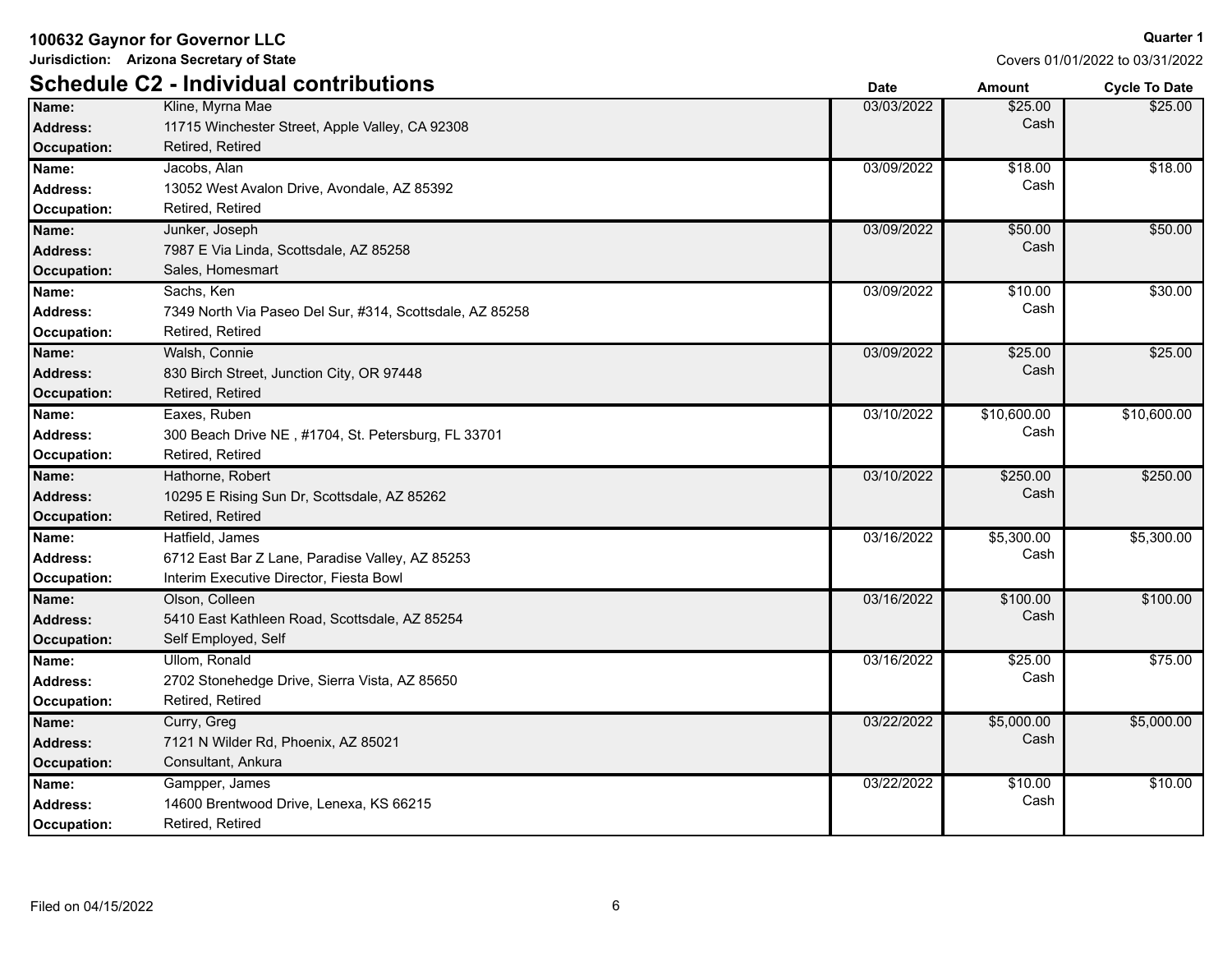**Jurisdiction: Arizona Secretary of State**

**Quarter 1** Covers 01/01/2022 to 03/31/2022

|                                   | Schedule C2 - Individual contributions          | Date       | Amount      | <b>Cycle To Date</b> |
|-----------------------------------|-------------------------------------------------|------------|-------------|----------------------|
| Name:                             | Geldern, Lisa Von                               | 03/22/2022 | \$100.00    | \$100.00             |
| Address:                          | 1395 W Woodacre Drive, Sahuarita, AZ 85629      |            | Cash        |                      |
| Occupation:                       | Field Coordinator, unknown                      |            |             |                      |
| Name:                             | Hatfield, Eileen                                | 03/22/2022 | \$5,300.00  | \$5,300,00           |
| <b>Address:</b>                   | 6712 East Bar Z Lane, Paradise Valley, AZ 85253 |            | Cash        |                      |
| Occupation:                       | Retired, Retired                                |            |             |                      |
| Total of Individual Contributions |                                                 |            | \$34,667.43 |                      |
| Total of Refunds Given            |                                                 |            | \$0.00      |                      |
|                                   | Net Total of Individual Contributions           |            | \$34,667.43 |                      |
|                                   |                                                 |            |             |                      |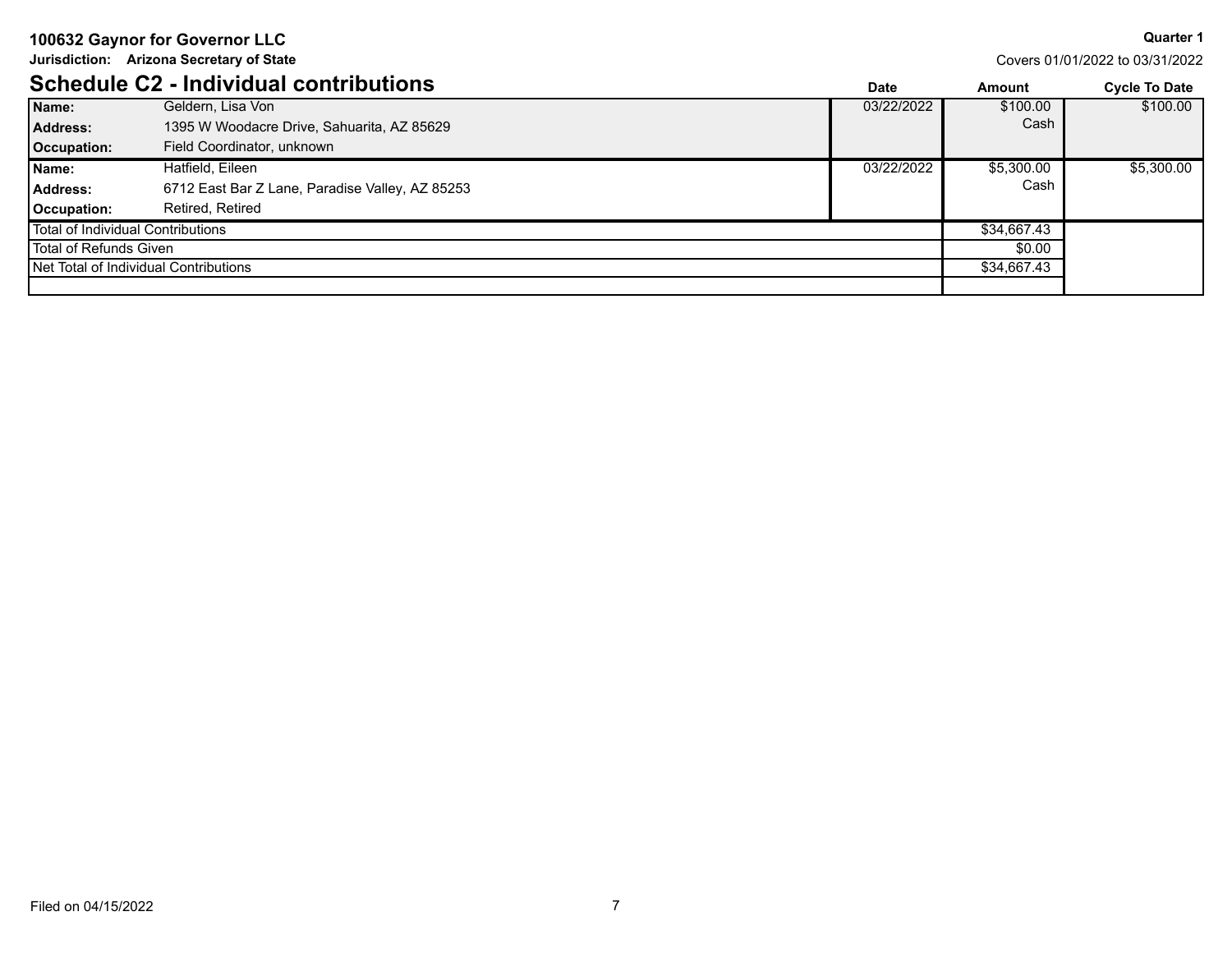**Jurisdiction: Arizona Secretary of State**

**Quarter 1**

|                        | <b>Schedule C4b - Contributions from Corporations/LLCs</b> |            |          | <b>Cycle To Date</b> |
|------------------------|------------------------------------------------------------|------------|----------|----------------------|
| Name:                  | Wells Fargo                                                | 01/31/2022 | \$38.44  | \$107.29             |
| <b>Address:</b>        | 3002 N Central Ave, Phoenix, AZ 85012                      |            | Cash     |                      |
| Trans. Type:           | Contributions from Corps and LLCs                          |            |          |                      |
| Memo:                  | Interest income                                            |            |          |                      |
| Name:                  | Wells Fargo                                                | 02/28/2022 | \$33.18  | \$107.29             |
| Address:               | 3002 N Central Ave, Phoenix, AZ 85012                      |            | Cash     |                      |
| Trans. Type:           | Contributions from Corps and LLCs                          |            |          |                      |
| Memo:                  | Interest income                                            |            |          |                      |
| Name:                  | <b>Wells Fargo</b>                                         | 03/31/2022 | \$35.67  | \$107.29             |
| <b>Address:</b>        | 3002 N Central Ave, Phoenix, AZ 85012                      |            | Cash     |                      |
| Trans. Type:           | Contributions from Corps and LLCs                          |            |          |                      |
| Memo:                  | Interest income                                            |            |          |                      |
|                        | Total of Contributions from Corps/LLCs                     |            | \$107.29 |                      |
| Total of Refunds Given |                                                            |            | \$0.00   |                      |
|                        | Net Total of Contributions from Corps/LLCs                 |            | \$107.29 |                      |
|                        |                                                            |            |          |                      |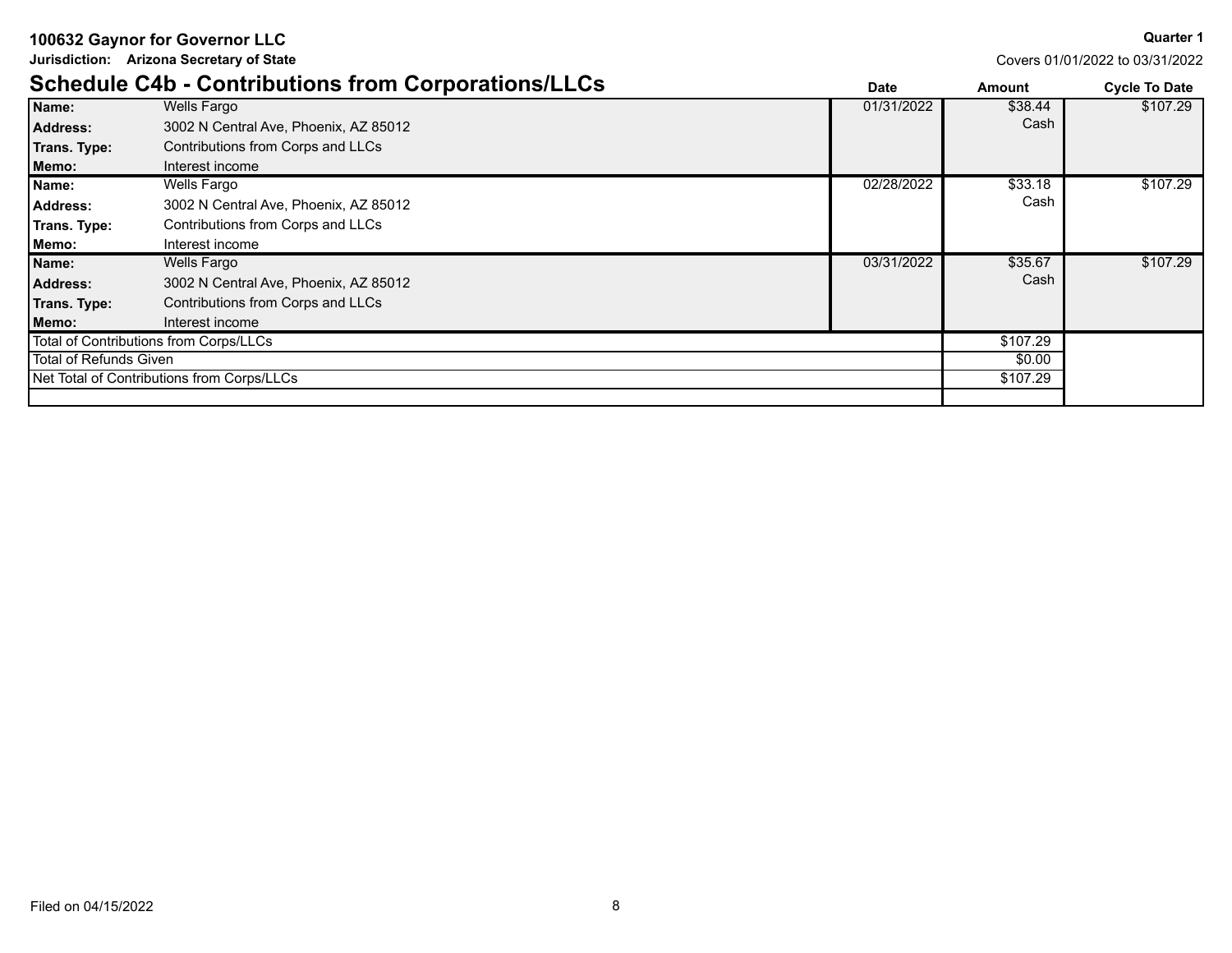**Jurisdiction: Arizona Secretary of State**

**Quarter 1**

|                 | <b>Schedule E1 - Operating expenses</b>                 | <b>Date</b> | <b>Amount</b>          | <b>Cycle To Date</b> |
|-----------------|---------------------------------------------------------|-------------|------------------------|----------------------|
| Name:           | Gordon C James Public Relations                         | 01/01/2022  | $\overline{$7,500.00}$ | \$22,500.00          |
| <b>Address:</b> | 5080 N 40th St, Ste 350, Phoenix, AZ 85018              |             | Cash                   |                      |
| Category:       | Professional Services - Consultants                     |             |                        |                      |
| Name:           | <b>Red Maverick Media</b>                               | 01/01/2022  | \$7,500.00             | \$64,254.22          |
| <b>Address:</b> | 1426 N. 3rd St., Ste. 310, Harrisburg, PA 17102         |             | Cash                   |                      |
| Category:       | <b>Professional Services - Consultants</b>              |             |                        |                      |
| Name:           | Turley, Valerie                                         | 01/01/2022  | \$7,083.00             | \$66,431.85          |
| <b>Address:</b> | 6501 E Greenway Pkwy, Ste 103-195, Scottsdale, AZ 85254 |             | Cash                   |                      |
| Occupation:     | Political Director, Gaynor for Governor                 |             |                        |                      |
| Category:       | Professional Services - Consultants                     |             |                        |                      |
| Name:           | WE1, LLC                                                | 01/01/2022  | \$15,000.00            | \$63,717.38          |
| <b>Address:</b> | 6939 E Sunnyvale Rd, Paradise Valley, AZ 85253          |             | Cash                   |                      |
| Category:       | <b>Professional Services - Consultants</b>              |             |                        |                      |
| Name:           | Paychex                                                 | 01/02/2022  | \$198.86               | \$3,353.61           |
| <b>Address:</b> | 1535 Scenic Avenue, Suite 100, Costa Mesa, CA 92626     |             | Cash                   |                      |
| Category:       | Administration - Payroll                                |             |                        |                      |
| Memo:           | Payroll Processing Fee                                  |             |                        |                      |
| Name:           | Jamestown & Associates                                  | 01/03/2022  | \$2,800.00             | \$12,797.13          |
| <b>Address:</b> | 421 Chestnut Street, Philadelphia, PA 19106             |             | Cash                   |                      |
| Category:       | <b>Communications - Advertising</b>                     |             |                        |                      |
| Memo:           | Digital advertising                                     |             |                        |                      |
| Name:           | <b>LFD Strategies LLC</b>                               | 01/04/2022  | \$5,000.00             | \$60,000.00          |
| <b>Address:</b> | 14 Pine Ledge Drive, Scarborough, ME 04074              |             | Cash                   |                      |
| Category:       | Communications - Advertising                            |             |                        |                      |
| Name:           | Derek Brigham Design                                    | 01/05/2022  | \$625.00               | \$4,599.00           |
| <b>Address:</b> | 10925 55th Ave N, Plymouth, MN 55442                    |             | Cash                   |                      |
| Category:       | Communications - Other                                  |             |                        |                      |
| Memo:           | Promotional items                                       |             |                        |                      |
| Name:           | Red Maverick Media                                      | 01/07/2022  | \$2,499.00             | \$64,254.22          |
| <b>Address:</b> | 1426 N. 3rd St., Ste. 310, Harrisburg, PA 17102         |             | Cash                   |                      |
| Category:       | Professional Services - Consultants                     |             |                        |                      |
| Name:           | Target Enterprises                                      | 01/07/2022  | \$248,000.00           | \$248,000.00         |
| Address:        | 15260 Ventura Blvd, Ste 1240, Sherman Oaks, CA 91403    |             | Cash                   |                      |
| Category:       | Communications - TV                                     |             |                        |                      |
| Name:           | Babb, Terry                                             | 01/09/2022  | \$1,250.00             | \$3,380.43           |
| <b>Address:</b> | 4806 E. Michigan Ave., Scottsdale, AZ 85254             |             | Cash                   |                      |
| Occupation:     | Staff, Gaynor for Governor                              |             |                        |                      |
| Category:       | Administration - Payroll                                |             |                        |                      |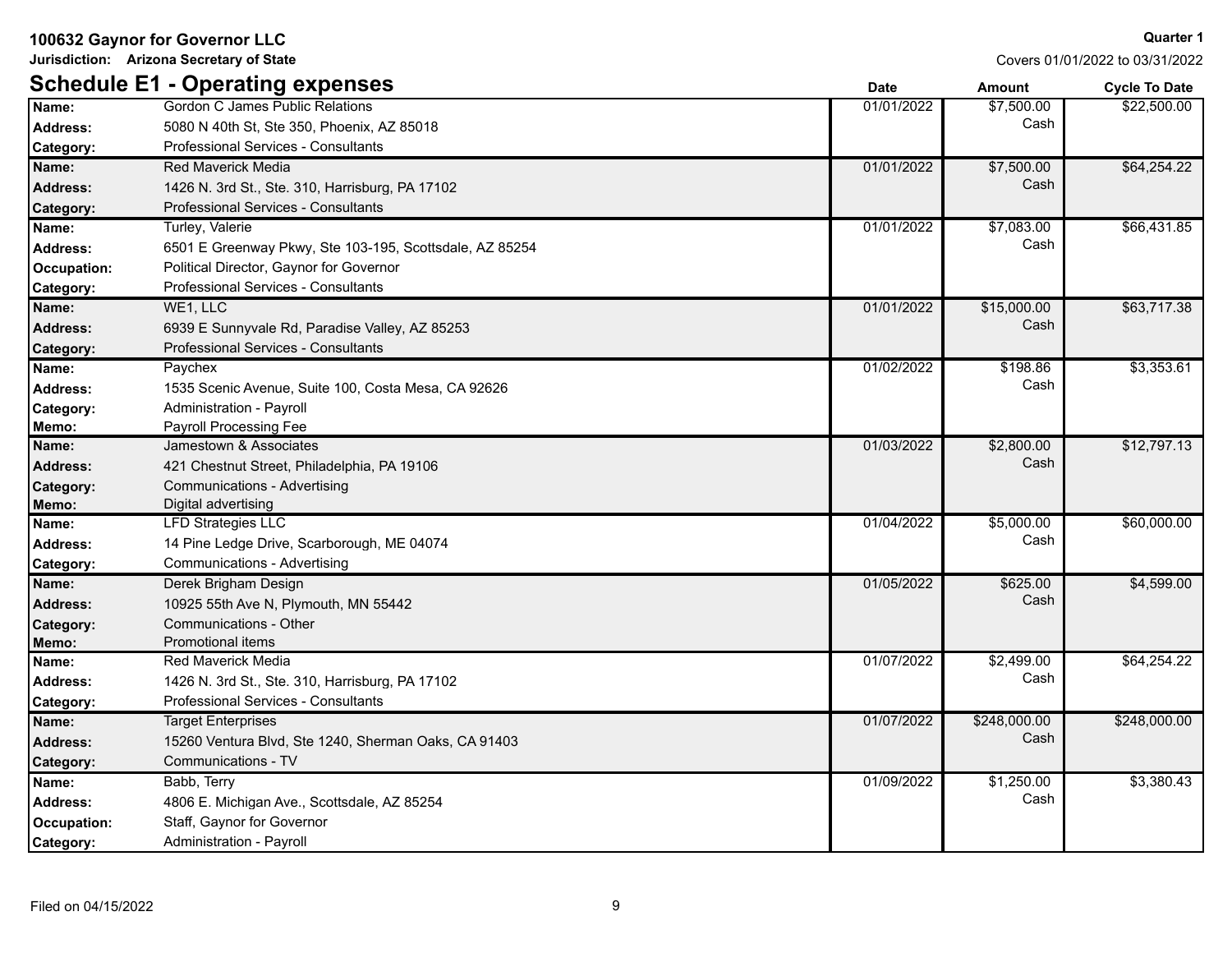**Jurisdiction: Arizona Secretary of State**

**Quarter 1**

|                    | <b>Schedule E1 - Operating expenses</b>                | <b>Date</b> | <b>Amount</b> | <b>Cycle To Date</b> |
|--------------------|--------------------------------------------------------|-------------|---------------|----------------------|
| Name:              | Dean, Jennifer                                         | 01/09/2022  | \$1,250.00    | \$7,115.40           |
| Address:           | 6030 E Crocus Dr, Scottsdale, AZ 85254                 |             | Cash          |                      |
| Occupation:        | Realtor, Self                                          |             |               |                      |
| Category:          | Administration - Payroll                               |             |               |                      |
| Name:              | Paychex                                                | 01/09/2022  | \$167.61      | \$3,353.61           |
| <b>Address:</b>    | 1535 Scenic Avenue, Suite 100, Costa Mesa, CA 92626    |             | Cash          |                      |
| Category:          | Administration - Payroll                               |             |               |                      |
| Memo:              | Payroll processing fee                                 |             |               |                      |
| Name:              | Paychex                                                | 01/09/2022  | \$512.51      | \$3,353.61           |
| <b>Address:</b>    | 1535 Scenic Avenue, Suite 100, Costa Mesa, CA 92626    |             | Cash          |                      |
| Category:          | Administration - Payroll                               |             |               |                      |
| Memo:              | Payroll taxes                                          |             |               |                      |
| Name:              | Sofia Lyon                                             | 01/09/2022  | \$2,500.00    | \$3,750.00           |
| Address:           | 10703 N Hewitt PI, Tucson, AZ 85737                    |             | Cash          |                      |
| Category:          | Administration - Payroll                               |             |               |                      |
| Name:              | <b>LFD Strategies LLC</b>                              | 01/11/2022  | \$17,500.00   | \$60,000.00          |
| <b>Address:</b>    | 14 Pine Ledge Drive, Scarborough, ME 04074             |             | Cash          |                      |
| Category:          | Communications - Advertising                           |             |               |                      |
| Name:              | Greenberg Traurig, LLP                                 | 01/12/2022  | \$2,905.50    | \$2,905.50           |
| <b>Address:</b>    | 2375 East Camelback Road, Suite 700, Phoenix, AZ 85016 |             | Cash          |                      |
| Category:          | Professional Services - Attorney fees                  |             |               |                      |
| Name:              | Jamestown & Associates                                 | 01/12/2022  | \$1,800.00    | \$1,800.00           |
| <b>Address:</b>    | 421 Chestnut Street, Philadelphia, PA 19106            |             | Cash          |                      |
| Category:          | Communications - Advertising                           |             |               |                      |
| Memo:              | Digital advertising                                    |             |               |                      |
| Name:              | Jamestown & Associates                                 | 01/12/2022  | \$9,997.13    | \$12,797.13          |
| <b>Address:</b>    | 421 Chestnut Street, Philadelphia, PA 19106            |             | Cash          |                      |
| Category:          | Communications - Advertising                           |             |               |                      |
| Memo:              | Digital advertising                                    |             |               |                      |
| Name:              | Babb, Terry                                            | 01/13/2022  | \$52.53       | \$3,380.43           |
| <b>Address:</b>    | 4806 E. Michigan Ave., Scottsdale, AZ 85254            |             | Cash          |                      |
| Occupation:        | Staff, Gaynor for Governor                             |             |               |                      |
| Category:          | Travel - Fuel                                          |             |               |                      |
| Name:              | Babb, Terry                                            | 01/13/2022  | \$21.65       | \$3,380.43           |
| Address:           | 4806 E. Michigan Ave., Scottsdale, AZ 85254            |             | Cash          |                      |
| <b>Occupation:</b> | Staff, Gaynor for Governor                             |             |               |                      |
| Category:          | Overhead - Office supplies                             |             |               |                      |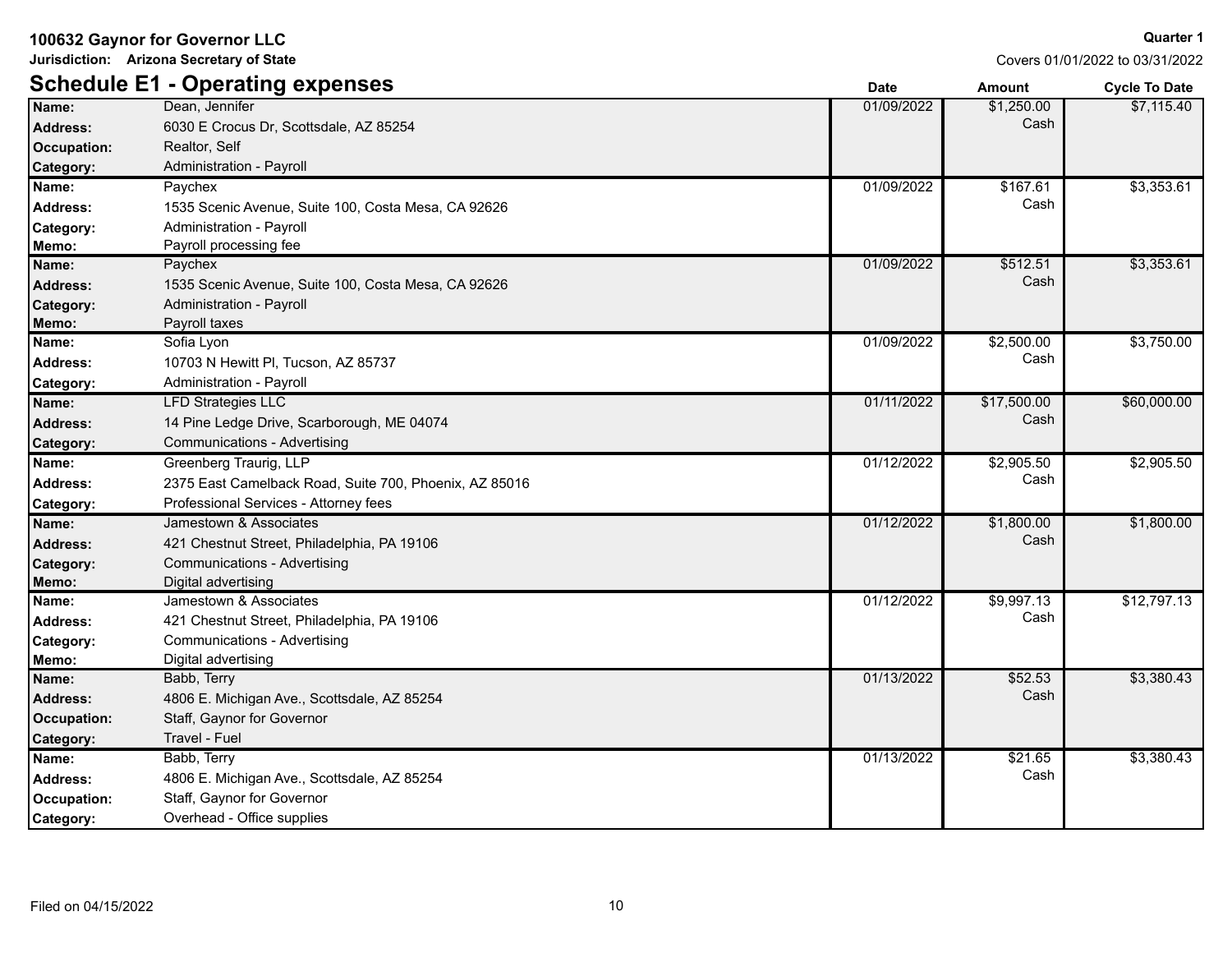**Jurisdiction: Arizona Secretary of State**

|                    | <b>Schedule E1 - Operating expenses</b>                 | <b>Date</b> | <b>Amount</b> | <b>Cycle To Date</b> |
|--------------------|---------------------------------------------------------|-------------|---------------|----------------------|
| Name:              | BDL, Inc.                                               | 01/14/2022  | \$1,548.40    | \$39,980.41          |
| <b>Address:</b>    | 3820 N 38th Ave, Phoenix, AZ 85019                      |             | Cash          |                      |
| Category:          | Communications - Advertising                            |             |               |                      |
| Memo:              | Digital advertising                                     |             |               |                      |
| Name:              | BDL, Inc.                                               | 01/14/2022  | \$662.50      | \$39,980.41          |
| <b>Address:</b>    | 3820 N 38th Ave, Phoenix, AZ 85019                      |             | Cash          |                      |
| Category:          | Communications - Advertising                            |             |               |                      |
| Memo:              | Printed advertising                                     |             |               |                      |
| Name:              | <b>Red Maverick Media</b>                               | 01/14/2022  | \$11,825.00   | \$64,254.22          |
| <b>Address:</b>    | 1426 N. 3rd St., Ste. 310, Harrisburg, PA 17102         |             | Cash          |                      |
| Category:          | <b>Professional Services - Consultants</b>              |             |               |                      |
| Name:              | Jamestown & Associates                                  | 01/19/2022  | \$5,295.38    | \$25,290.31          |
| <b>Address:</b>    | 421 Chestnut St, Philadelphia, PA 19106                 |             | Cash          |                      |
| Category:          | Communications - Advertising                            |             |               |                      |
| Memo:              | Digital advertising                                     |             |               |                      |
| Name:              | Turley, Valerie                                         | 01/19/2022  | \$118.77      | \$66,431.85          |
| <b>Address:</b>    | 6501 E Greenway Pkwy, Ste 103-195, Scottsdale, AZ 85254 |             | Cash          |                      |
| <b>Occupation:</b> | Political Director, Gaynor for Governor                 |             |               |                      |
| Category:          | Overhead - Office supplies                              |             |               |                      |
| Name:              | Turley, Valerie                                         | 01/19/2022  | \$835.60      | \$66,431.85          |
| <b>Address:</b>    | 6501 E Greenway Pkwy, Ste 103-195, Scottsdale, AZ 85254 |             | Cash          |                      |
| Occupation:        | Political Director, Gaynor for Governor                 |             |               |                      |
| Category:          | Travel - Meals                                          |             |               |                      |
| Name:              | Turley, Valerie                                         | 01/19/2022  | \$726.81      | \$66,431.85          |
| <b>Address:</b>    | 6501 E Greenway Pkwy, Ste 103-195, Scottsdale, AZ 85254 |             | Cash          |                      |
| <b>Occupation:</b> | Political Director, Gaynor for Governor                 |             |               |                      |
| Category:          | Travel - Fuel                                           |             |               |                      |
| Name:              | Derek Brigham Design                                    | 01/20/2022  | \$500.00      | \$4,599.00           |
| <b>Address:</b>    | 10925 55th Ave N, Plymouth, MN 55442                    |             | Cash          |                      |
| Category:          | <b>Communications - Other</b>                           |             |               |                      |
| Memo:              | Promotional items                                       |             |               |                      |
| Name:              | Babb, Terry                                             | 01/24/2022  | \$375.00      | \$3,380.43           |
| <b>Address:</b>    | 4806 E. Michigan Ave., Scottsdale, AZ 85254             |             | Cash          |                      |
| <b>Occupation:</b> | Staff, Gaynor for Governor                              |             |               |                      |
| Category:          | Administration - Payroll                                |             |               |                      |
| Name:              | Dean, Jennifer                                          | 01/24/2022  | \$1,250.00    | \$7,115.40           |
| <b>Address:</b>    | 6030 E Crocus Dr, Scottsdale, AZ 85254                  |             | Cash          |                      |
| Occupation:        | Realtor, Self                                           |             |               |                      |
| Category:          | Administration - Payroll                                |             |               |                      |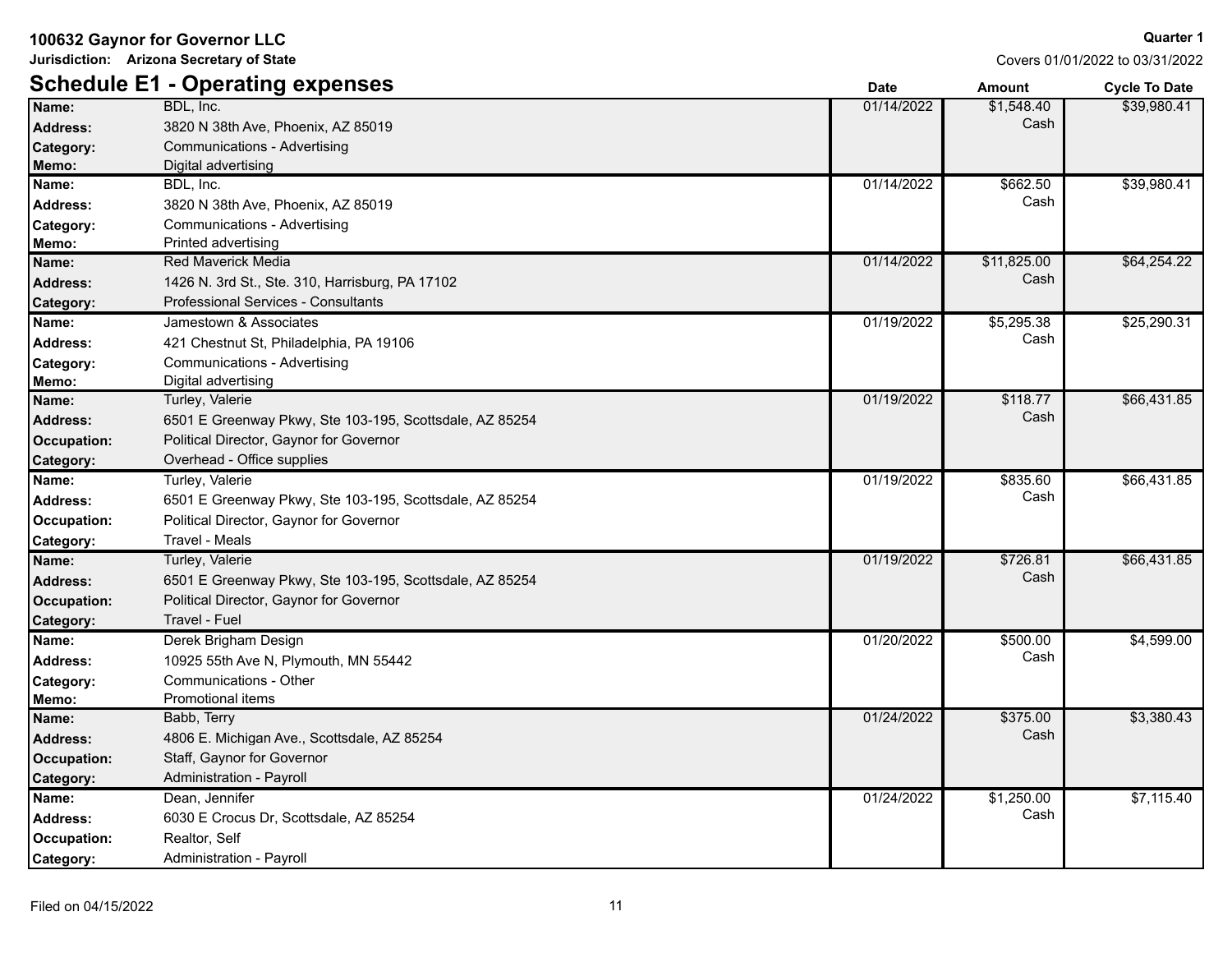**Jurisdiction: Arizona Secretary of State**

# **Schedule E1 - Operating expenses Date Amount Cycle To Date**

Covers 01/01/2022 to 03/31/2022

|                    | Schedule E1 - Operating expenses                        | <b>Date</b> | <b>Amount</b> | <b>Cycle To Date</b> |
|--------------------|---------------------------------------------------------|-------------|---------------|----------------------|
| Name:              | Paychex                                                 | 01/24/2022  | \$48.86       | \$3,353.61           |
| <b>Address:</b>    | 1535 Scenic Avenue, Suite 100, Costa Mesa, CA 92626     |             | Cash          |                      |
| Category:          | Administration - Payroll                                |             |               |                      |
| Memo:              | Payroll processing fee                                  |             |               |                      |
| Name:              | Paychex                                                 | 01/24/2022  | \$422.82      | \$3,353.61           |
| <b>Address:</b>    | 1535 Scenic Avenue, Suite 100, Costa Mesa, CA 92626     |             | Cash          |                      |
| Category:          | Administration - Payroll                                |             |               |                      |
| Memo:              | Payroll taxes                                           |             |               |                      |
| Name:              | <b>RWOP</b>                                             | 01/24/2022  | \$50.00       | \$50.00              |
| <b>Address:</b>    | PO Box10932, Prescott, AZ 86304                         |             | Cash          |                      |
| Category:          | Communications - Advertising                            |             |               |                      |
| Name:              | Sofia Lyon                                              | 01/24/2022  | \$1,250.00    | \$3,750.00           |
| <b>Address:</b>    | 10703 N Hewitt PI, Tucson, AZ 85737                     |             | Cash          |                      |
| Category:          | Administration - Payroll                                |             |               |                      |
| Name:              | Red Maverick Media                                      | 01/28/2022  | \$7,500.00    | \$64,254.22          |
| <b>Address:</b>    | 1426 N. 3rd St., Ste. 310, Harrisburg, PA 17102         |             | Cash          |                      |
| Category:          | <b>Professional Services - Consultants</b>              |             |               |                      |
| Name:              | Meli, Joseph G                                          | 01/29/2022  | \$1,500.00    | \$1,500.00           |
| <b>Address:</b>    | 8607 East Preserve Way, Scottsdale, AZ 85266            |             | Cash          |                      |
| Occupation:        | Public Relations, Self Employed                         |             |               |                      |
| Category:          | <b>Professional Services - Consultants</b>              |             |               |                      |
| Name:              | <b>LFD Strategies LLC</b>                               | 01/30/2022  | \$17,500.00   | \$17,500.00          |
| <b>Address:</b>    | 14 Pine Ledge Drive, Scarborough, ME 04074              |             | Cash          |                      |
| Category:          | Communications - Advertising                            |             |               |                      |
| Name:              | BDL, Inc.                                               | 01/31/2022  | \$99.00       | \$39,980.41          |
| <b>Address:</b>    | 3820 N 38th Ave, Phoenix, AZ 85019                      |             | Cash          |                      |
| Category:          | Communications - Advertising                            |             |               |                      |
| Memo:              | Printed advertising                                     |             |               |                      |
| Name:              | BDL, Inc.                                               | 01/31/2022  | \$475.00      | \$39,980.41          |
| <b>Address:</b>    | 3820 N 38th Ave, Phoenix, AZ 85019                      |             | Cash          |                      |
| Category:          | Communications - Advertising                            |             |               |                      |
| Memo:              | Digital advertising                                     |             |               |                      |
| Name:              | Gordon C James Public Relations                         | 01/31/2022  | \$7,500.00    | \$22,500.00          |
| <b>Address:</b>    | 5080 N 40th St, Ste 350, Phoenix, AZ 85018              |             | Cash          |                      |
| Category:          | Professional Services - Consultants                     |             |               |                      |
| Name:              | Turley, Valerie                                         | 01/31/2022  | \$219.44      | \$66,431.85          |
| <b>Address:</b>    | 6501 E Greenway Pkwy, Ste 103-195, Scottsdale, AZ 85254 |             | Cash          |                      |
| <b>Occupation:</b> | Political Director, Gaynor for Governor                 |             |               |                      |
| Category:          | Travel - Meals                                          |             |               |                      |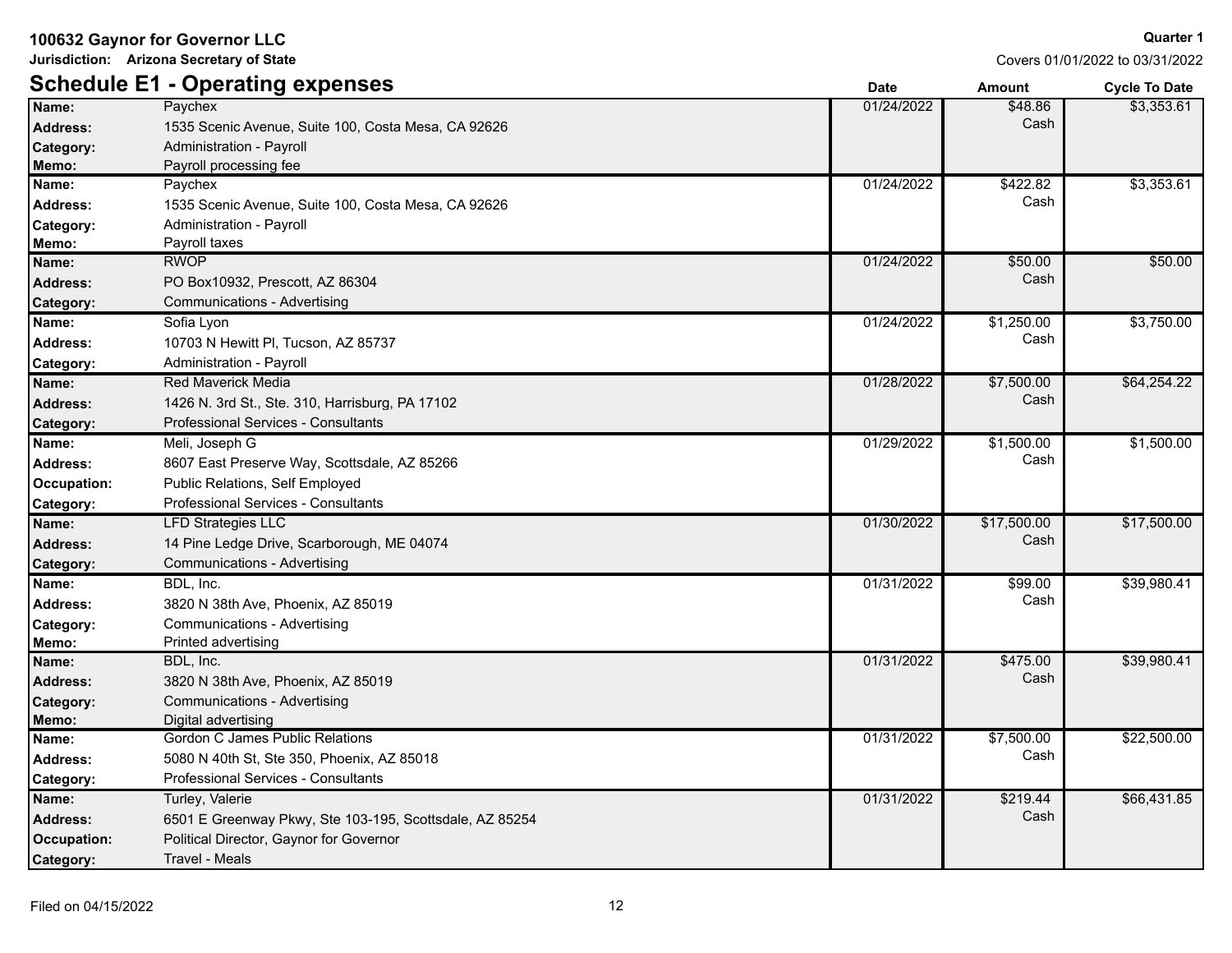**Jurisdiction: Arizona Secretary of State**

#### **Quarter 1**

|                  | <b>Schedule E1 - Operating expenses</b>                 | <b>Date</b> | <b>Amount</b>        | <b>Cycle To Date</b> |
|------------------|---------------------------------------------------------|-------------|----------------------|----------------------|
| Name:            | Turley, Valerie                                         | 01/31/2022  | $\overline{$}238.88$ | \$66,431.85          |
| <b>Address:</b>  | 6501 E Greenway Pkwy, Ste 103-195, Scottsdale, AZ 85254 |             | Cash                 |                      |
| Occupation:      | Political Director, Gaynor for Governor                 |             |                      |                      |
| Category:        | Overhead - Office supplies                              |             |                      |                      |
| Name:            | Turley, Valerie                                         | 01/31/2022  | \$664.20             | \$66,431.85          |
| <b>Address:</b>  | 6501 E Greenway Pkwy, Ste 103-195, Scottsdale, AZ 85254 |             | Cash                 |                      |
| Occupation:      | Political Director, Gaynor for Governor                 |             |                      |                      |
| Category:        | Event Expenses - Other                                  |             |                      |                      |
| Memo:            | Reimbursed ticket expense                               |             |                      |                      |
| Name:            | Turley, Valerie                                         | 02/01/2022  | \$7,083.33           | \$66,431.85          |
| <b>Address:</b>  | 6501 E Greenway Pkwy, Ste 103-195, Scottsdale, AZ 85254 |             | Cash                 |                      |
| Occupation:      | Political Director, Gaynor for Governor                 |             |                      |                      |
| Category:        | <b>Professional Services - Consultants</b>              |             |                      |                      |
| Name:            | WE1, LLC                                                | 02/01/2022  | \$15,000.00          | \$63,717.38          |
| <b>Address:</b>  | 6939 E Sunnyvale Rd, Paradise Valley, AZ 85253          |             | Cash                 |                      |
| <b>Category:</b> | Professional Services - Consultants                     |             |                      |                      |
| Name:            | <b>Catch Digital Strategy</b>                           | 02/02/2022  | \$6,907.42           | \$7,170.05           |
| Address:         | 2714 Washington Street, Ste 163, Greenville, TX 75401   |             | Cash                 |                      |
| Category:        | Communications - Advertising                            |             |                      |                      |
| Name:            | Greenberg Trauig, LLP                                   | 02/03/2022  | \$1,322.00           | \$1,998.00           |
| <b>Address:</b>  | 2375 E Camelback Rd, Ste 700, Phoenix, AZ 85016         |             | Cash                 |                      |
| Category:        | Professional Services - Attorney fees                   |             |                      |                      |
| Name:            | Red Maverick Media                                      | 02/03/2022  | \$4,565.00           | \$64,254.22          |
| <b>Address:</b>  | 1426 N. 3rd St., Ste. 310, Harrisburg, PA 17102         |             | Cash                 |                      |
| Category:        | Professional Services - Consultants                     |             |                      |                      |
| Name:            | <b>Red Maverick Media</b>                               | 02/03/2022  | \$13,690.00          | \$64,254.22          |
| <b>Address:</b>  | 1426 N. 3rd St., Ste. 310, Harrisburg, PA 17102         |             | Cash                 |                      |
| Category:        | Professional Services - Consultants                     |             |                      |                      |
| Name:            | <b>BoGo LLC</b>                                         | 02/04/2022  | \$191.10             | \$388.33             |
| <b>Address:</b>  | 11881 N Saguaro Blvd, Fountain Hills, AZ 85268          |             | Cash                 |                      |
| Category:        | Communications - Advertising                            |             |                      |                      |
| Name:            | Singerman, Matthew                                      | 02/05/2022  | \$6,000.00           | \$17,000.00          |
| <b>Address:</b>  | 10510 Draper Avenue, Los Angeles, CA 90064              |             | Cash                 |                      |
| Occupation:      | Political Consultant, Self Employed                     |             |                      |                      |
| Category:        | Professional Services - Consultants                     |             |                      |                      |
| Name:            | <b>LFD Strategies LLC</b>                               | 02/09/2022  | \$5,000.00           | \$60,000.00          |
| <b>Address:</b>  | 14 Pine Ledge Drive, Scarborough, ME 04074              |             | Cash                 |                      |
| Category:        | Communications - Advertising                            |             |                      |                      |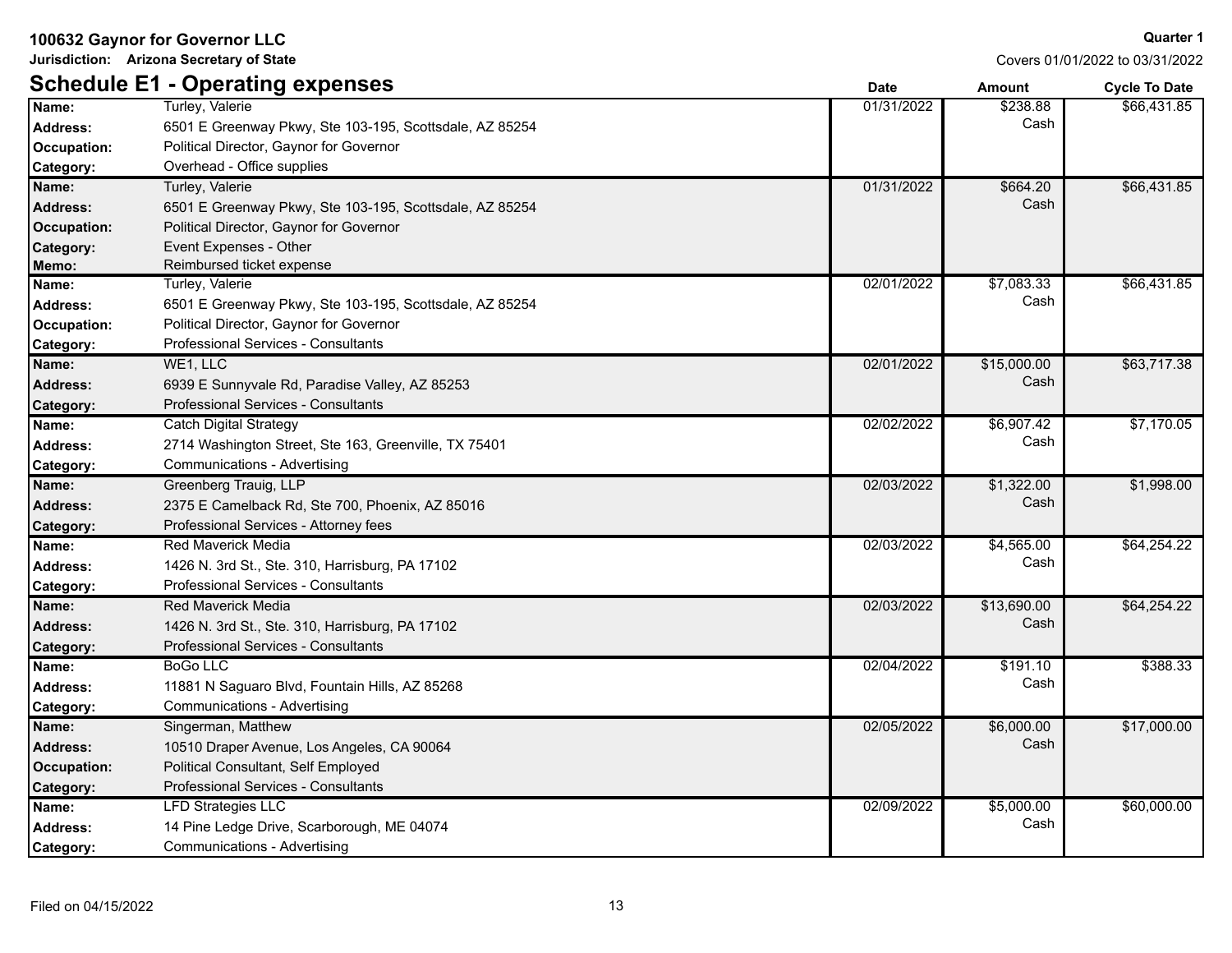**Jurisdiction: Arizona Secretary of State**

# **Schedule E1 Aperating expenses**

Covers 01/01/2022 to 03/31/2022

|                    | Schedule E1 - Operating expenses                        | <b>Date</b> | <b>Amount</b> | <b>Cycle To Date</b> |
|--------------------|---------------------------------------------------------|-------------|---------------|----------------------|
| Name:              | Turley, Valerie                                         | 02/09/2022  | \$330.98      | \$66,431.85          |
| <b>Address:</b>    | 6501 E Greenway Pkwy, Ste 103-195, Scottsdale, AZ 85254 |             | Cash          |                      |
| <b>Occupation:</b> | Political Director, Gaynor for Governor                 |             |               |                      |
| Category:          | <b>Travel - Meals</b>                                   |             |               |                      |
| Name:              | Turley, Valerie                                         | 02/09/2022  | \$226.00      | \$66,431.85          |
| <b>Address:</b>    | 6501 E Greenway Pkwy, Ste 103-195, Scottsdale, AZ 85254 |             | Cash          |                      |
| Occupation:        | Political Director, Gaynor for Governor                 |             |               |                      |
| Category:          | Event Expenses - Other                                  |             |               |                      |
| Memo:              | Reimbursed ticket expense                               |             |               |                      |
| Name:              | Turley, Valerie                                         | 02/09/2022  | \$142.99      | \$66,431.85          |
| Address:           | 6501 E Greenway Pkwy, Ste 103-195, Scottsdale, AZ 85254 |             | Cash          |                      |
| Occupation:        | Political Director, Gaynor for Governor                 |             |               |                      |
| Category:          | Travel - Fuel                                           |             |               |                      |
| Name:              | Turley, Valerie                                         | 02/10/2022  | \$142.99      | \$66,431.85          |
| <b>Address:</b>    | 6501 E Greenway Pkwy, Ste 103-195, Scottsdale, AZ 85254 |             | Cash          |                      |
| Occupation:        | Political Director, Gaynor for Governor                 |             |               |                      |
| Category:          | Travel - Fuel                                           |             |               |                      |
| Name:              | Turley, Valerie                                         | 02/10/2022  | \$226.00      | \$66,431.85          |
| <b>Address:</b>    | 6501 E Greenway Pkwy, Ste 103-195, Scottsdale, AZ 85254 |             | Cash          |                      |
| Occupation:        | Political Director, Gaynor for Governor                 |             |               |                      |
| Category:          | Event Expenses - Other                                  |             |               |                      |
| Memo:              | Reimbursed ticket expense                               |             |               |                      |
| Name:              | Turley, Valerie                                         | 02/10/2022  | \$330.98      | \$66,431.85          |
| <b>Address:</b>    | 6501 E Greenway Pkwy, Ste 103-195, Scottsdale, AZ 85254 |             | Cash          |                      |
| Occupation:        | Political Director, Gaynor for Governor                 |             |               |                      |
| Category:          | Travel - Meals                                          |             |               |                      |
| Name:              | Derek Brigham Design                                    | 02/11/2022  | \$500.00      | \$4,599.00           |
| <b>Address:</b>    | 10925 55th Ave N, Plymouth, MN 55442                    |             | Cash          |                      |
| Category:          | Communications - Other                                  |             |               |                      |
| Memo:              | Promotional items                                       |             |               |                      |
| Name:              | Turley, Valerie                                         | 02/11/2022  | \$226.90      | \$66,431.85          |
| Address:           | 6501 E Greenway Pkwy, Ste 103-195, Scottsdale, AZ 85254 |             | Cash          |                      |
| Occupation:        | Political Director, Gaynor for Governor                 |             |               |                      |
| Category:          | Travel - Meals                                          |             |               |                      |
| Name:              | Turley, Valerie                                         | 02/11/2022  | \$26.95       | \$66,431.85          |
| <b>Address:</b>    | 6501 E Greenway Pkwy, Ste 103-195, Scottsdale, AZ 85254 |             | Cash          |                      |
| <b>Occupation:</b> | Political Director, Gaynor for Governor                 |             |               |                      |
| Category:          | <b>Travel - Fuel</b>                                    |             |               |                      |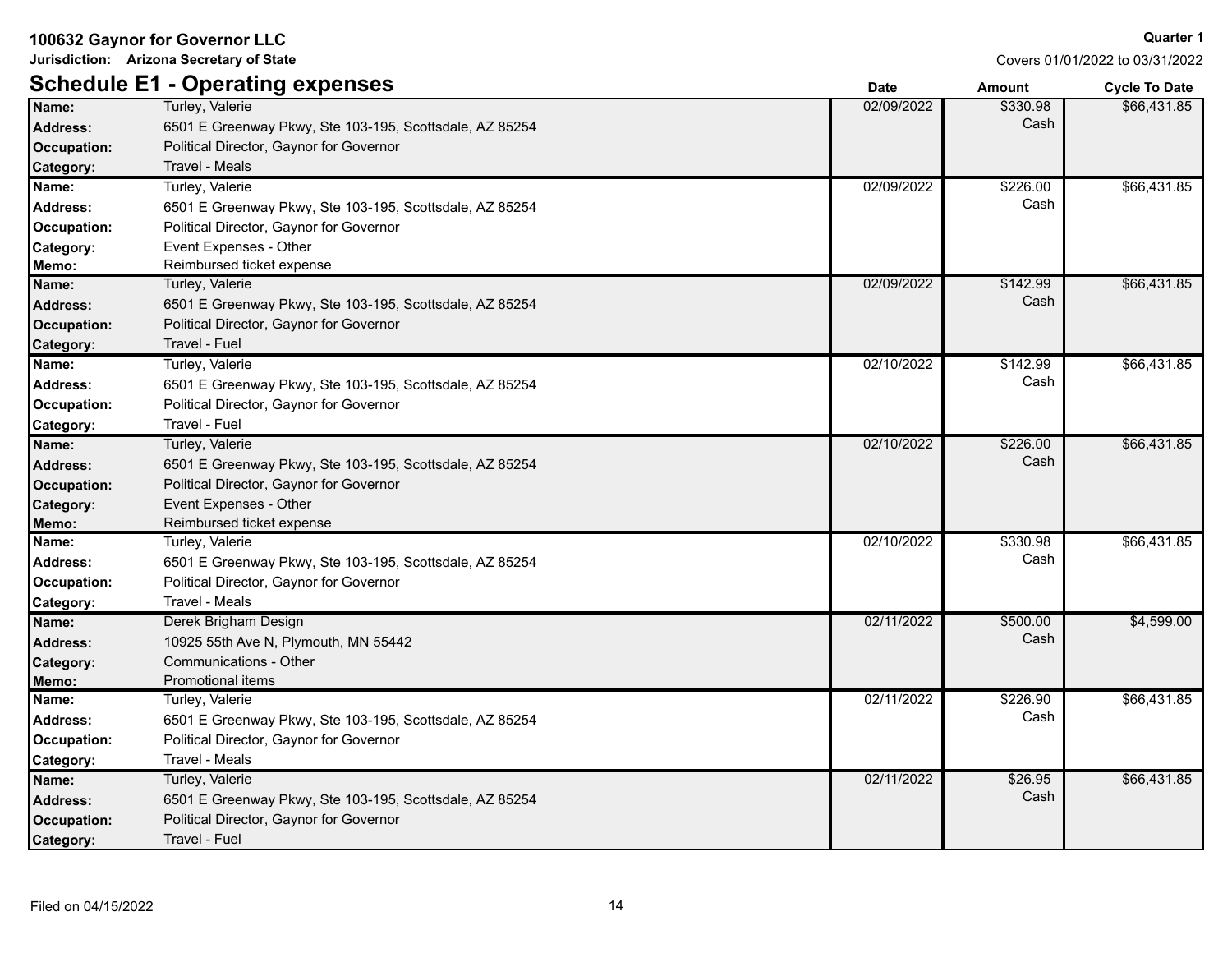**Jurisdiction: Arizona Secretary of State**

**Quarter 1** Covers 01/01/2022 to 03/31/2022

|                    | <b>Schedule E1 - Operating expenses</b>                 | <b>Date</b> | <b>Amount</b> | <b>Cycle To Date</b> |
|--------------------|---------------------------------------------------------|-------------|---------------|----------------------|
| Name:              | <b>James Wilson</b>                                     | 02/12/2022  | \$3,846.15    | \$14,896.20          |
| <b>Address:</b>    | 518 W Rivera Dr, Tempe, AS 85282                        |             | Cash          |                      |
| Category:          | Administration - Payroll                                |             |               |                      |
| Name:              | Paychex                                                 | 02/12/2022  | \$394.23      | \$3,353.61           |
| <b>Address:</b>    | 1535 Scenic Avenue, Suite 100, Costa Mesa, CA 92626     |             | Cash          |                      |
| Category:          | <b>Administration - Payroll</b>                         |             |               |                      |
| Memo:              | Payroll taxes                                           |             |               |                      |
| Name:              | Paychex                                                 | 02/12/2022  | \$44.29       | \$3,353.61           |
| Address:           | 1535 Scenic Avenue, Suite 100, Costa Mesa, CA 92626     |             | Cash          |                      |
| Category:          | <b>Administration - Payroll</b>                         |             |               |                      |
| Memo:              | Payroll processing fee                                  |             |               |                      |
| Name:              | <b>AZFRW</b>                                            | 02/14/2022  | \$330.20      | \$330.20             |
| <b>Address:</b>    | 2201 N Central Ave, Apt 13D, Phoenix, AZ 85004          |             | Cash          |                      |
| Category:          | Event Expenses - Other                                  |             |               |                      |
| Name:              | <b>Red Maverick Media</b>                               | 02/18/2022  | \$613.55      | \$64,254.22          |
| Address:           | 1426 N. 3rd St., Ste. 310, Harrisburg, PA 17102         |             | Cash          |                      |
| Category:          | Professional Services - Consultants                     |             |               |                      |
| Name:              | <b>LFD Strategies LLC</b>                               | 02/22/2022  | \$5,000.00    | \$60,000.00          |
| <b>Address:</b>    | 14 Pine Ledge Drive, Scarborough, ME 04074              |             | Cash          |                      |
| Category:          | <b>Communications - Advertising</b>                     |             |               |                      |
| Name:              | <b>BoGo LLC</b>                                         | 02/25/2022  | \$197.23      | \$388.33             |
| Address:           | 11881 N Saguaro Blvd, Fountain Hills, AZ 85268          |             | Cash          |                      |
| Category:          | Communications - Advertising                            |             |               |                      |
| Name:              | Turley, Valerie                                         | 02/25/2022  | \$252.79      | \$66,431.85          |
| <b>Address:</b>    | 6501 E Greenway Pkwy, Ste 103-195, Scottsdale, AZ 85254 |             | Cash          |                      |
| <b>Occupation:</b> | Political Director, Gaynor for Governor                 |             |               |                      |
| Category:          | Travel - Meals                                          |             |               |                      |
| Name:              | BDL, Inc.                                               | 02/28/2022  | \$8,674.13    | \$39,980.41          |
| Address:           | 3820 N 38th Ave, Phoenix, AZ 85019                      |             | Cash          |                      |
| Category:          | <b>Communications - Advertising</b>                     |             |               |                      |
| Memo:              | Digital advertising                                     |             |               |                      |
| Name:              | <b>Color Copies of Phoenix</b>                          | 02/28/2022  | \$4,669.80    | \$4,740.39           |
| <b>Address:</b>    | 3841 E. Cortez Street, Phoenix, AZ 85028                |             | Cash          |                      |
| Category:          | <b>Communications - Advertising</b>                     |             |               |                      |
| Name:              | Gordon C James Public Relations                         | 02/28/2022  | \$7,500.00    | \$22,500.00          |
| <b>Address:</b>    | 5080 N 40th St, Ste 350, Phoenix, AZ 85018              |             | Cash          |                      |
| Category:          | <b>Professional Services - Consultants</b>              |             |               |                      |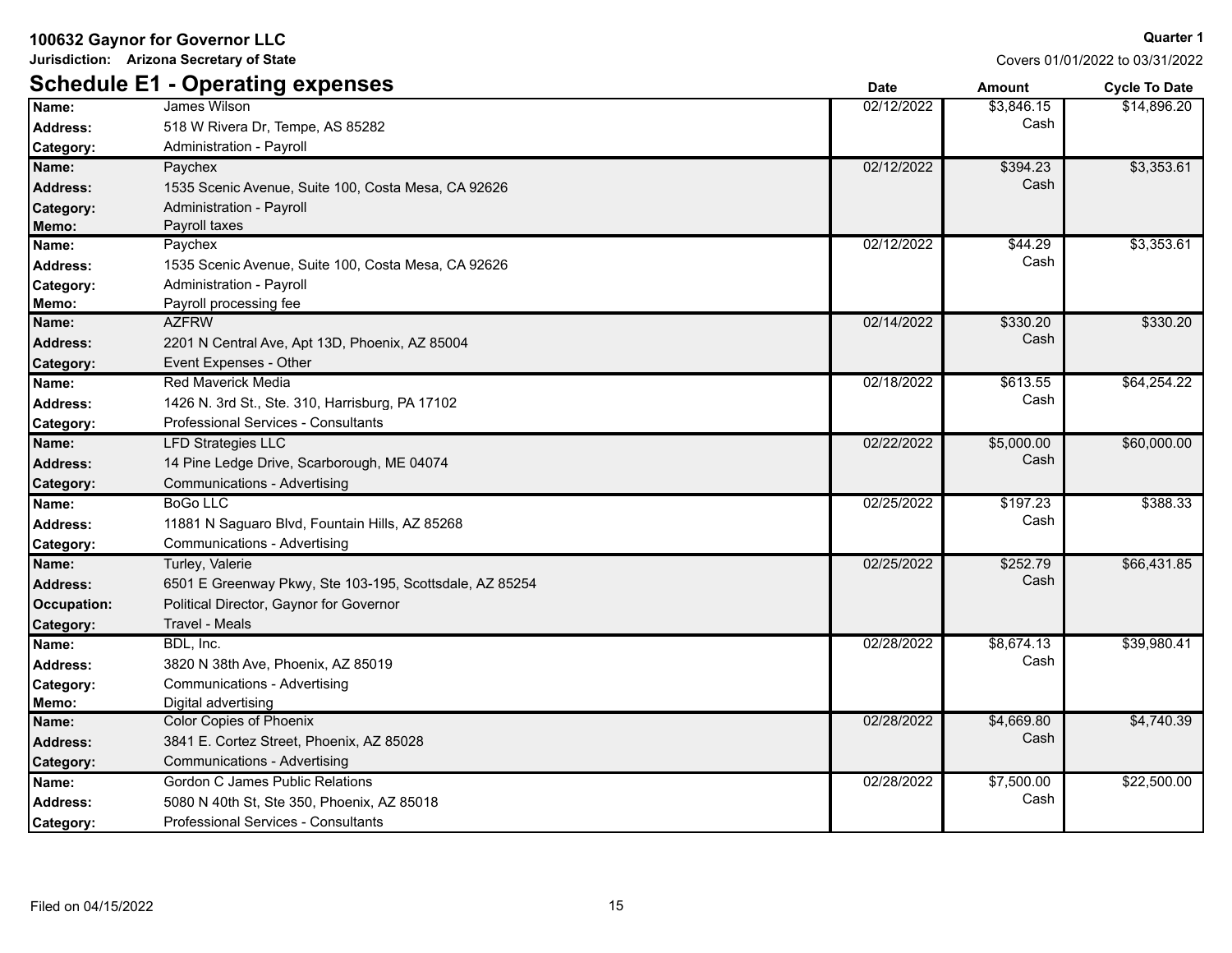**Jurisdiction: Arizona Secretary of State**

|                 | <b>Schedule E1 - Operating expenses</b>                 | <b>Date</b> | <b>Amount</b> | <b>Cycle To Date</b> |
|-----------------|---------------------------------------------------------|-------------|---------------|----------------------|
| Name:           | <b>LFD Strategies LLC</b>                               | 02/28/2022  | \$17,500.00   | \$60,000.00          |
| <b>Address:</b> | 14 Pine Ledge Drive, Scarborough, ME 04074              |             | Cash          |                      |
| Category:       | <b>Communications - Advertising</b>                     |             |               |                      |
| Name:           | <b>TECHNIPRINT</b>                                      | 02/28/2022  | \$2,435.35    | \$2,435.35           |
| Address:        | 2545 N 7th St, , Phoenix, AZ 85006                      |             | Cash          |                      |
| Category:       | Communications - Advertising                            |             |               |                      |
| Name:           | James Wilson                                            | 03/01/2022  | \$3,846.15    | \$14,896.20          |
| <b>Address:</b> | 518 W Rivera Dr, Tempe, AS 85282                        |             | Cash          |                      |
| Category:       | Administration - Payroll                                |             |               |                      |
| Name:           | Paychex                                                 | 03/01/2022  | \$363.78      | \$3,353.61           |
| Address:        | 1535 Scenic Avenue, Suite 100, Costa Mesa, CA 92626     |             | Cash          |                      |
| Category:       | Administration - Payroll                                |             |               |                      |
| Memo:           | Payroll taxes                                           |             |               |                      |
| Name:           | Paychex                                                 | 03/01/2022  | \$69.29       | \$3,353.61           |
| <b>Address:</b> | 1535 Scenic Avenue, Suite 100, Costa Mesa, CA 92626     |             | Cash          |                      |
| Category:       | Administration - Payroll                                |             |               |                      |
| Memo:           | Payroll processing fee                                  |             |               |                      |
| Name:           | <b>Red Maverick Media</b>                               | 03/01/2022  | \$7,500.00    | \$64,254.22          |
| Address:        | 1426 N. 3rd St., Ste. 310, Harrisburg, PA 17102         |             | Cash          |                      |
| Category:       | Professional Services - Consultants                     |             |               |                      |
| Name:           | Turley, Valerie                                         | 03/01/2022  | \$7,083.33    | \$66,431.85          |
| <b>Address:</b> | 6501 E Greenway Pkwy, Ste 103-195, Scottsdale, AZ 85254 |             | Cash          |                      |
| Occupation:     | Political Director, Gaynor for Governor                 |             |               |                      |
| Category:       | Professional Services - Consultants                     |             |               |                      |
| Name:           | WE1, LLC                                                | 03/01/2022  | \$15,000.00   | \$63,717.38          |
| Address:        | 6939 E Sunnyvale Rd, Paradise Valley, AZ 85253          |             | Cash          |                      |
| Category:       | Professional Services - Consultants                     |             |               |                      |
| Name:           | <b>Color Copies of Phoenix</b>                          | 03/02/2022  | \$70.59       | \$4,740.39           |
| <b>Address:</b> | 3841 E. Cortez Street, Phoenix, AZ 85028                |             | Cash          |                      |
| Category:       | Communications - Advertising                            |             |               |                      |
| Name:           | <b>Catch Digital Strategy</b>                           | 03/03/2022  | \$262.63      | \$7,170.05           |
| <b>Address:</b> | 2714 Washington Street, Ste 163, Greenville, TX 75401   |             | Cash          |                      |
| Category:       | Communications - Advertising                            |             |               |                      |
| Name:           | Greenberg Trauig, LLP                                   | 03/03/2022  | \$676.00      | \$1,998.00           |
| <b>Address:</b> | 2375 E Camelback Rd, Ste 700, Phoenix, AZ 85016         |             | Cash          |                      |
| Category:       | Professional Services - Attorney fees                   |             |               |                      |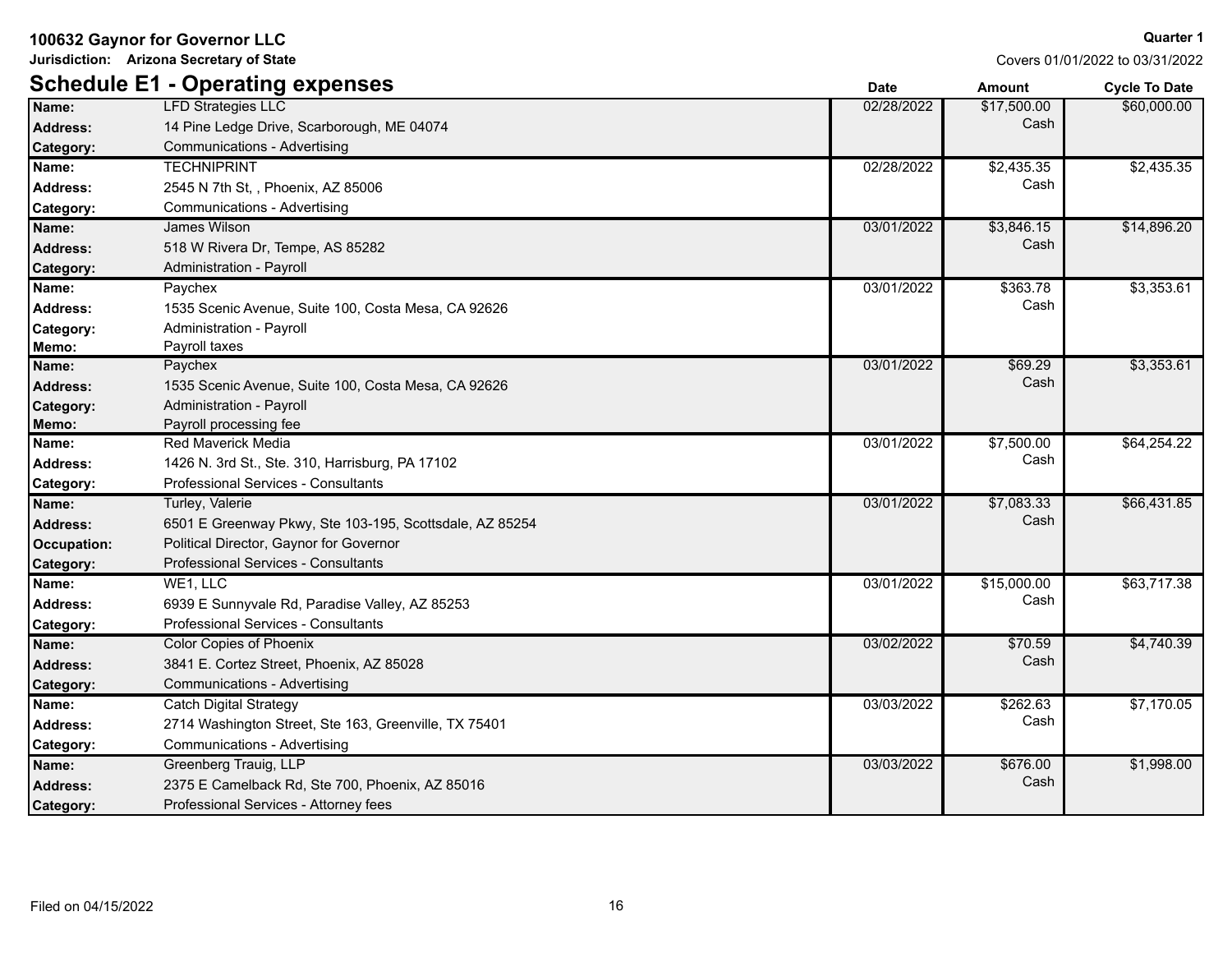**Jurisdiction: Arizona Secretary of State**

Covers 01/01/2022 to 03/31/2022

|                 | <b>Schedule E1 - Operating expenses</b>                     | <b>Date</b> | <b>Amount</b> | <b>Cycle To Date</b> |
|-----------------|-------------------------------------------------------------|-------------|---------------|----------------------|
| Name:           | Schlink, Tysen                                              | 03/03/2022  | \$2,000.00    | \$5,080.00           |
| <b>Address:</b> | 7024 E 6th St, Scottsdale, AZ 85251                         |             | Cash          |                      |
| Occupation:     | Consultant, Self-employed                                   |             |               |                      |
| Category:       | Professional Services - Consultants                         |             |               |                      |
| Name:           | <b>LFD Strategies LLC</b>                                   | 03/07/2022  | \$10,000.00   | \$60,000.00          |
| <b>Address:</b> | 14 Pine Ledge Drive, Scarborough, ME 04074                  |             | Cash          |                      |
| Category:       | Communications - Advertising                                |             |               |                      |
| Name:           | Derek Brigham Design                                        | 03/11/2022  | \$562.00      | \$4,599.00           |
| <b>Address:</b> | 10925 55th Ave N, Plymouth, MN 55442                        |             | Cash          |                      |
| Category:       | Communications - Other                                      |             |               |                      |
| Memo:           | Promotional items                                           |             |               |                      |
| Name:           | Turley, Valerie                                             | 03/11/2022  | \$177.28      | \$66,431.85          |
| <b>Address:</b> | 6501 E Greenway Pkwy, Ste 103-195, Scottsdale, AZ 85254     |             | Cash          |                      |
| Occupation:     | Political Director, Gaynor for Governor                     |             |               |                      |
| Category:       | <b>Travel - Meals</b>                                       |             |               |                      |
| Name:           | Dean, Jennifer                                              | 03/12/2022  | \$3,461.55    | \$7,115.40           |
| <b>Address:</b> | 6030 E Crocus Dr, Scottsdale, AZ 85254                      |             | Cash          |                      |
| Occupation:     | Realtor, Self                                               |             |               |                      |
| Category:       | Administration - Payroll                                    |             |               |                      |
| Name:           | In Field Strategies                                         | 03/12/2022  | \$4,689.00    | \$56,781.00          |
| <b>Address:</b> | 333 H St., Ste. 5000, Chula Vista, CA 91910                 |             | Cash          |                      |
| Category:       | Professional Services - Other                               |             |               |                      |
| Memo:           | Signatures                                                  |             |               |                      |
| Name:           | James Wilson                                                | 03/12/2022  | \$3,846.15    | \$14,896.20          |
| <b>Address:</b> | 518 W Rivera Dr, Tempe, AS 85282                            |             | Cash          |                      |
| Category:       | Administration - Payroll                                    |             |               |                      |
| Name:           | Paychex                                                     | 03/12/2022  | \$636.59      | \$3,353.61           |
| <b>Address:</b> | 1535 Scenic Avenue, Suite 100, Costa Mesa, CA 92626         |             | Cash          |                      |
| Category:       | Administration - Payroll                                    |             |               |                      |
| Memo:           | Payroll taxes                                               |             |               |                      |
| Name:           | Schlink, Tysen                                              | 03/12/2022  | \$3,080.00    | \$5,080.00           |
| <b>Address:</b> | 7024 E 6th St, Scottsdale, AZ 85251                         |             | Cash          |                      |
| Occupation:     | Consultant, Self-employed                                   |             |               |                      |
| Category:       | <b>Professional Services - Consultants</b>                  |             |               |                      |
| Name:           | McCauley & Associates                                       | 03/15/2022  | \$1,000.00    | \$1,000.00           |
| <b>Address:</b> | 420 E South Temple St., Suite 390, Salt Lake City, UT 84111 |             | Cash          |                      |
| Category:       | Professional Services - Other                               |             |               |                      |
| Memo:           | <b>Political Consulting</b>                                 |             |               |                      |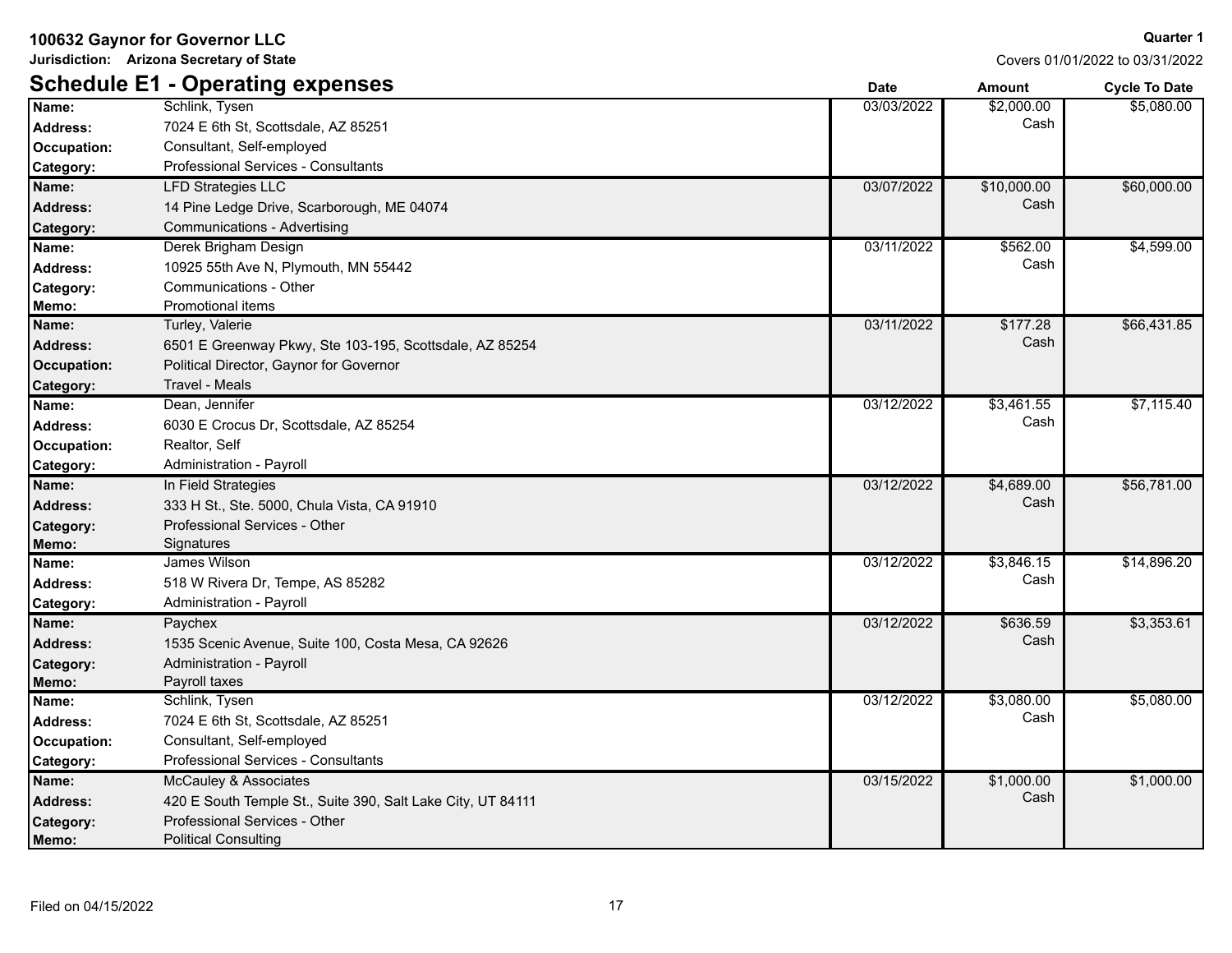**Jurisdiction: Arizona Secretary of State**

| Covers 01/01/2022 to 03/31/ |  |
|-----------------------------|--|

|                  | <b>Schedule E1 - Operating expenses</b>             | <b>Date</b> | <b>Amount</b> | <b>Cycle To Date</b> |
|------------------|-----------------------------------------------------|-------------|---------------|----------------------|
| Name:            | In Field Strategies                                 | 03/16/2022  | \$16,092.00   | \$56,781.00          |
| Address:         | 333 H St., Ste. 5000, Chula Vista, CA 91910         |             | Cash          |                      |
| Category:        | Professional Services - Other                       |             |               |                      |
| Memo:            | Signatures                                          |             |               |                      |
| Name:            | WE1, LLC                                            | 03/16/2022  | \$3,345.00    | \$63,717.38          |
| Address:         | 6939 E Sunnyvale Rd, Paradise Valley, AZ 85253      |             | Cash          |                      |
| <b>Category:</b> | Professional Services - Other                       |             |               |                      |
| Memo:            | Signatures                                          |             |               |                      |
| Name:            | WE1, LLC                                            | 03/16/2022  | \$372.38      | \$63,717.38          |
| <b>Address:</b>  | 6939 E Sunnyvale Rd, Paradise Valley, AZ 85253      |             | Cash          |                      |
| Category:        | Overhead - Office supplies                          |             |               |                      |
| Name:            | blitz canvassing llc                                | 03/18/2022  | \$2,000.00    | \$2,000.00           |
| Address:         | 4950 S Yosemite St, # F2 # 195, Englewood, CO 80111 |             | Cash          |                      |
| <b>Category:</b> | Professional Services - Other                       |             |               |                      |
| Memo:            | Signatures                                          |             |               |                      |
| Name:            | Singerman, Matthew                                  | 03/18/2022  | \$11,000.00   | \$17,000.00          |
| <b>Address:</b>  | 10510 Draper Avenue, Los Angeles, CA 90064          |             | Cash          |                      |
| Occupation:      | Political Consultant, Self Employed                 |             |               |                      |
| Category:        | Professional Services - Consultants                 |             |               |                      |
| Name:            | <b>BJ Nartker</b>                                   | 03/21/2022  | \$1,000.00    | \$1,000.00           |
| <b>Address:</b>  | 6900 Almond Ave, #6, Orangeale, CA 95662            |             | Cash          |                      |
| Category:        | Communications - Advertising                        |             |               |                      |
| Memo:            | Digital advertising                                 |             |               |                      |
| Name:            | Anedot                                              | 03/22/2022  | \$55.56       | \$55.56              |
| Address:         | PO Box 84314, Baton Rouge, LA 70898                 |             | Cash          |                      |
| Category:        | Miscellaneous - Other                               |             |               |                      |
| Memo:            | <b>Anedot Merchant Fee</b>                          |             |               |                      |
| Name:            | Paychex                                             | 03/26/2022  | \$51.15       | \$3,353.61           |
| Address:         | 1535 Scenic Avenue, Suite 100, Costa Mesa, CA 92626 |             | Cash          |                      |
| <b>Category:</b> | Administration - Payroll                            |             |               |                      |
| Memo:            | Payroll processing fee                              |             |               |                      |
| Name:            | Dean, Jennifer                                      | 03/31/2022  | \$1,153.85    | \$7,115.40           |
| Address:         | 6030 E Crocus Dr, Scottsdale, AZ 85254              |             | Cash          |                      |
| Occupation:      | Realtor, Self                                       |             |               |                      |
| Category:        | Administration - Payroll                            |             |               |                      |
| Name:            | James Wilson                                        | 03/31/2022  | \$3,357.75    | \$14,896.20          |
| <b>Address:</b>  | 518 W Rivera Dr, Tempe, AS 85282                    |             | Cash          |                      |
| Category:        | <b>Administration - Payroll</b>                     |             |               |                      |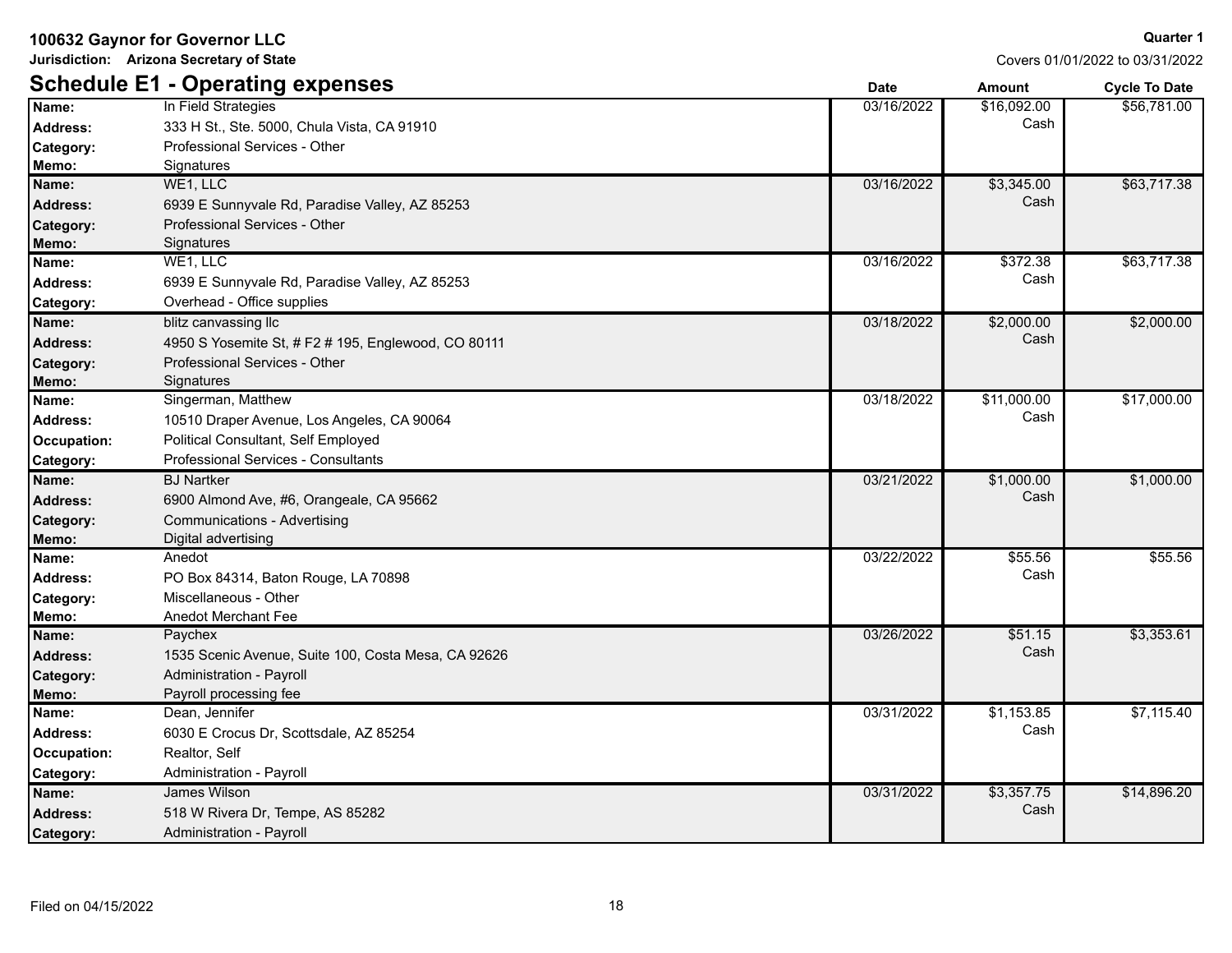**Jurisdiction: Arizona Secretary of State**

**Quarter 1**

|                                    | <b>Schedule E1 - Operating expenses</b>             | <b>Date</b> | Amount       | <b>Cycle To Date</b> |
|------------------------------------|-----------------------------------------------------|-------------|--------------|----------------------|
| Name:                              | Paychex                                             | 03/31/2022  | \$397.05     | \$3,353.61           |
| Address:                           | 1535 Scenic Avenue, Suite 100, Costa Mesa, CA 92626 |             | Cash         |                      |
| Category:                          | Administration - Payroll                            |             |              |                      |
| Memo:                              | Payroll taxes                                       |             |              |                      |
| Name:                              | Paychex                                             | 03/31/2022  | \$46.57      | \$3,353.61           |
| <b>Address:</b>                    | 1535 Scenic Avenue, Suite 100, Costa Mesa, CA 92626 |             | Cash         |                      |
| <b>Category:</b>                   | Administration - Payroll                            |             |              |                      |
| Memo:                              | Payroll processing fee                              |             |              |                      |
| <b>Total of Operating Expenses</b> |                                                     |             | \$611,334.46 |                      |
|                                    | Total of Refunds, Rebates, and Credits Received     |             | \$0.00       |                      |
|                                    | Net Total of Operating Expenses                     |             | \$611,334.46 |                      |
|                                    |                                                     |             |              |                      |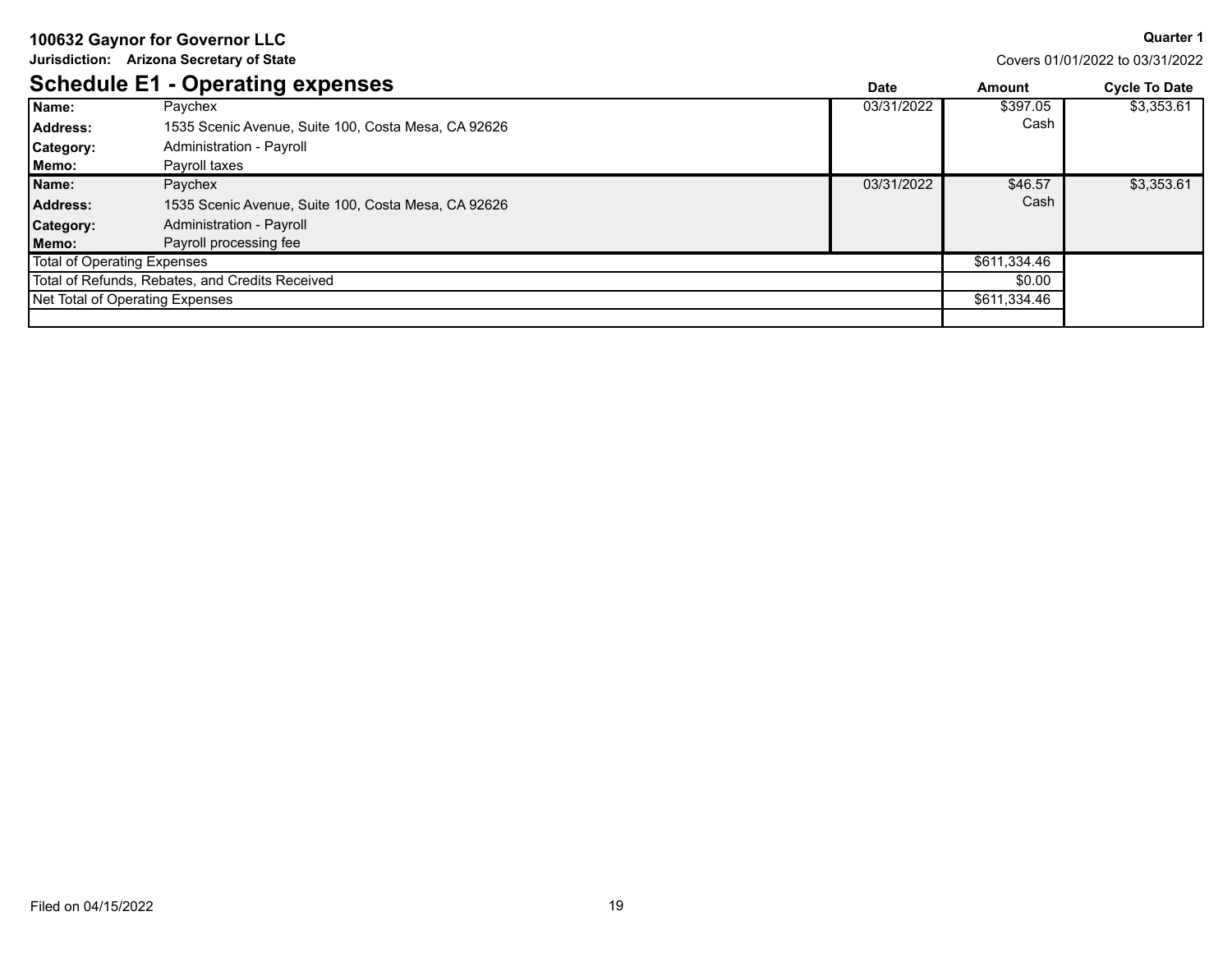**Jurisdiction: Arizona Secretary of State**

**Quarter 1**

|                                   | <b>Schedule E4 - Aggregate Small Expenses</b>   | <b>Date</b> | Amount  | <b>Cycle To Date</b> |
|-----------------------------------|-------------------------------------------------|-------------|---------|----------------------|
| Name:                             | <b>Multiple Contributors</b>                    | 02/09/2022  | \$98.52 | \$636.88             |
| Address:                          |                                                 |             | Cash    |                      |
| Trans. Type:                      | Aggregate Expenses less than \$250 (Cash)       |             |         |                      |
| Memo:                             | Winred Merchant Fee                             |             |         |                      |
| Total of Aggregate Small Expenses |                                                 |             | \$98.52 |                      |
|                                   | Total of Refunds, Rebates, and Credits Received |             | \$0.00  |                      |
|                                   | Net Total of Aggregate Small Expenses           |             | \$98.52 |                      |
|                                   |                                                 |             |         |                      |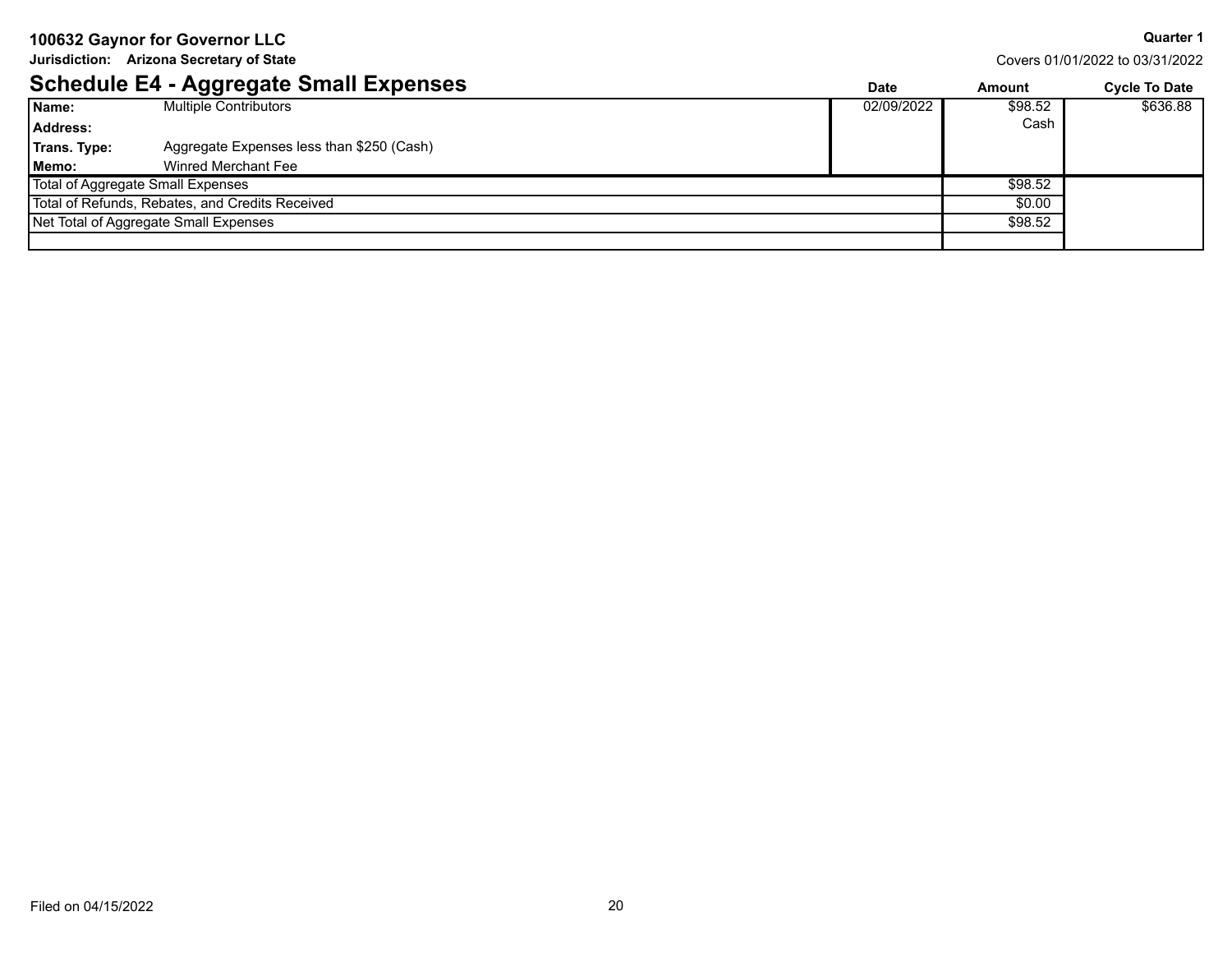**Jurisdiction: Arizona Secretary of State**

# **Schedule D1 - Committee Debt**

| Item                                                   | <b>Date</b> | Amount        |
|--------------------------------------------------------|-------------|---------------|
| <b>Outstanding Debt Balance at Beginning of Period</b> | 09/22/2021  | (\$9,500.00)  |
| Jamestown & Associates                                 |             |               |
| Original Amount of Debt: (\$9,500.00)                  |             |               |
| Original Transaction Date: 09/22/2021                  |             |               |
| <b>Bill Payment</b>                                    | 02/11/2022  | \$9,500.00    |
| Debt Balance at End of Reporting Period                |             | \$0.00        |
| <b>Outstanding Debt Balance at Beginning of Period</b> | 12/28/2021  | (\$1,086.40)  |
| Timon Harper Photography                               |             |               |
| Original Amount of Debt: (\$1,086.40)                  |             |               |
| Original Transaction Date: 12/28/2021                  |             |               |
| <b>Bill Payment</b>                                    | 01/19/2022  | \$1,086.40    |
| Debt Balance at End of Reporting Period                |             | \$0.00        |
| <b>Total of Outstanding Debt Before Adjustments</b>    |             | $-$10,586.40$ |
| <b>Total Credits Against Outstanding Bills</b>         |             | \$0.00        |
| <b>Total Payments On Outstanding Bills</b>             |             | \$10,586.40   |
| <b>Total of Outstanding Debt After Adjustments</b>     |             | \$0.00        |